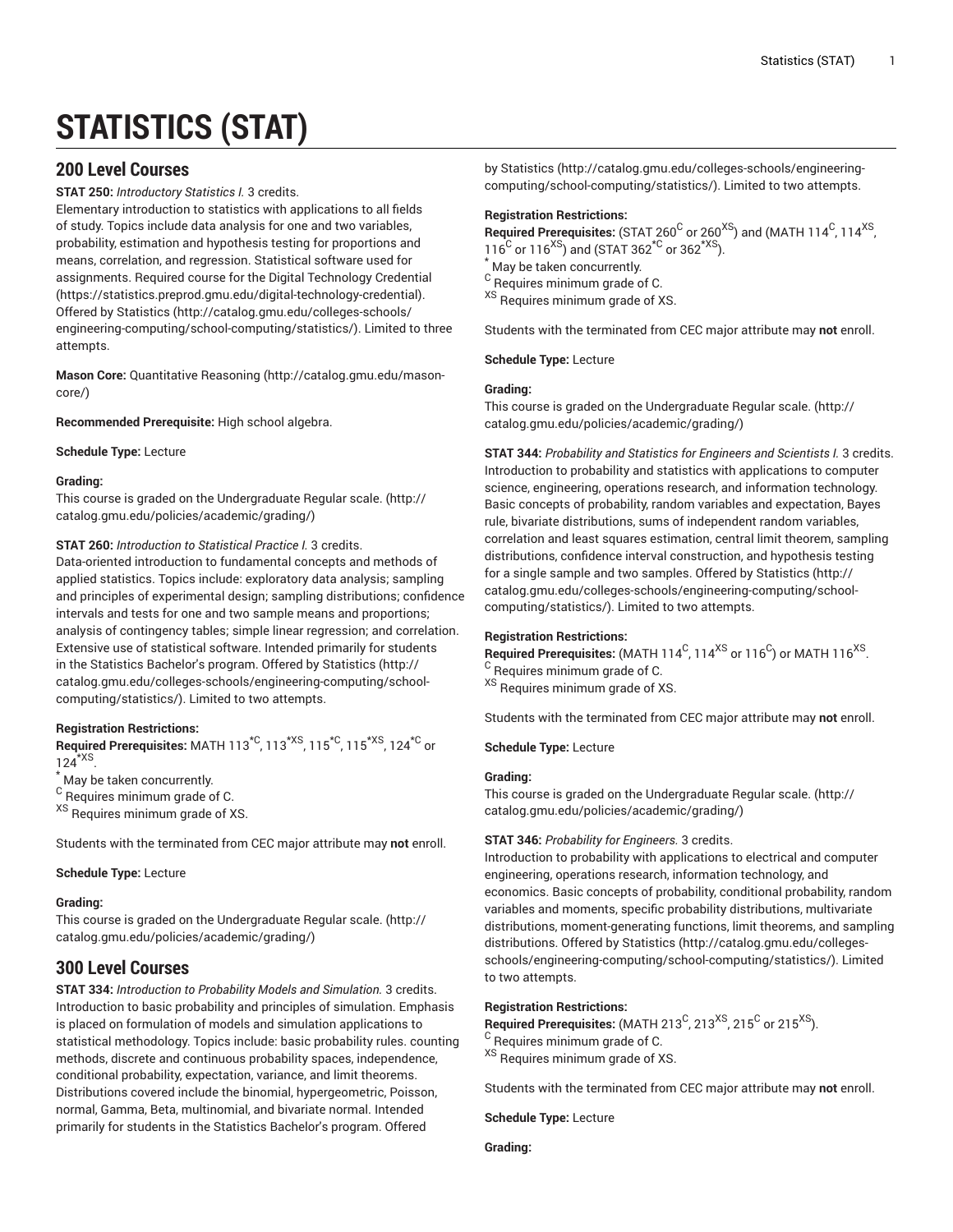This course is graded on the [Undergraduate](http://catalog.gmu.edu/policies/academic/grading/) Regular scale. ([http://](http://catalog.gmu.edu/policies/academic/grading/) [catalog.gmu.edu/policies/academic/grading/\)](http://catalog.gmu.edu/policies/academic/grading/)

# **STAT 350:** *Introductory Statistics II.* 3 credits.

Further examination of statistics and data analysis with an emphasis on applications. Inference for comparing multiple samples, experimental design, analysis of variance and post-hoc tests. Simple linear, multiple and logistic regression. Analysis of contingency tables and categorical data. A statistical computer package is used for data analysis. Offered by [Statistics \(http://catalog.gmu.edu/colleges-schools/engineering](http://catalog.gmu.edu/colleges-schools/engineering-computing/school-computing/statistics/)[computing/school-computing/statistics/](http://catalog.gmu.edu/colleges-schools/engineering-computing/school-computing/statistics/)). Limited to two attempts.

## **Registration Restrictions:**

 $\,$  Required Prerequisites: <code>STAT</code> 250 $^{\rm C}$ , 250 $^{\rm XS}$ , 260 $^{\rm C}$  or 260 $^{\rm XS}$ . <sup>C</sup> Requires minimum grade of C. XS Requires minimum grade of XS.

Students with the terminated from CEC major attribute may **not** enroll.

**Schedule Type:** Lecture

#### **Grading:**

This course is graded on the [Undergraduate](http://catalog.gmu.edu/policies/academic/grading/) Regular scale. ([http://](http://catalog.gmu.edu/policies/academic/grading/) [catalog.gmu.edu/policies/academic/grading/\)](http://catalog.gmu.edu/policies/academic/grading/)

# **STAT 354:** *Probability and Statistics for Engineers and Scientists II.* 3 credits.

Multivariate probability distributions, variable transformations, properties of estimators, inference on means, variances, and proportions for two samples, contingency tables, goodness-of-fit test, nonparametric tests, simple linear regression, multiple linear regression, logistic regression, ANOVA, basic experimental design, basic resampling methods such as the bootstrap. Offered by [Statistics](http://catalog.gmu.edu/colleges-schools/engineering-computing/school-computing/statistics/) ([http://catalog.gmu.edu/colleges](http://catalog.gmu.edu/colleges-schools/engineering-computing/school-computing/statistics/)[schools/engineering-computing/school-computing/statistics/\)](http://catalog.gmu.edu/colleges-schools/engineering-computing/school-computing/statistics/). Limited to two attempts.

# **Registration Restrictions:**

 $\bf{Required\ Pre requires:}$  (STAT 334 $^{\rm C}$  or 334 $^{\rm XS}$ ) or STAT 344 $^{\rm C}$ , L344 or  $344^{\mathrm{XS}}$  or ((STAT  $346^{\mathrm{C}}$  or  $346^{\mathrm{XS}}$ ) and (STAT  $362^{\mathrm{C}}$  or  $362^{\mathrm{XS}}$ )).  $^{\rm C}$  Requires minimum grade of C. XS Requires minimum grade of XS.

Students with the terminated from CEC major attribute may **not** enroll.

# **Schedule Type:** Lecture

# **Grading:**

This course is graded on the [Undergraduate](http://catalog.gmu.edu/policies/academic/grading/) Regular scale. ([http://](http://catalog.gmu.edu/policies/academic/grading/) [catalog.gmu.edu/policies/academic/grading/\)](http://catalog.gmu.edu/policies/academic/grading/)

# **STAT 356:** *Statistical Theory.* 3 credits.

Introduction to the mathematical theory of statistical inference, emphasizing inference for standard parametric families of distributions. Topics include: properties of estimators; Bayes and maximum likelihood estimation; sufficient statistics; properties of test of hypotheses; most powerful and likelihood-ratio tests; and distribution theory for common statistics based on normal distributions. Offered by [Statistics](http://catalog.gmu.edu/colleges-schools/engineering-computing/school-computing/statistics/) ([http://](http://catalog.gmu.edu/colleges-schools/engineering-computing/school-computing/statistics/) [catalog.gmu.edu/colleges-schools/engineering-computing/school](http://catalog.gmu.edu/colleges-schools/engineering-computing/school-computing/statistics/)[computing/statistics/\)](http://catalog.gmu.edu/colleges-schools/engineering-computing/school-computing/statistics/). Limited to two attempts.

# **Registration Restrictions:**

 $\mathsf{\mathsf{Required\ Pre} regions}$  Freed  $\mathsf{\mathsf{R}}$  and  $\mathsf{\mathsf{C}}$  , 346  $\mathrm{\mathsf{C}}$  , 346  $\mathrm{\mathsf{N}}$  , MATH 351  $\mathrm{\mathsf{C}}$  or 351  $\mathrm{\mathsf{N}}$  S.

<sup>C</sup> Requires minimum grade of C.

XS Requires minimum grade of XS.

Students with the terminated from CEC major attribute may **not** enroll.

## **Schedule Type:** Lecture

## **Grading:**

This course is graded on the [Undergraduate](http://catalog.gmu.edu/policies/academic/grading/) Regular scale. ([http://](http://catalog.gmu.edu/policies/academic/grading/) [catalog.gmu.edu/policies/academic/grading/](http://catalog.gmu.edu/policies/academic/grading/))

**STAT 360:** *Introduction to Statistical Practice II.* 3 credits.

Continued study of the process, concepts, and methods of statistical investigations with the communication of statistical results being emphasized. Topics in the course will include: chi-square procedures, an introduction to the design and analysis of experiments, ANOVA, simple linear and multiple regression, nonparametric methods and basic resampling methods such as bootstrap. Statistical software will be used extensively throughout the course. Offered by [Statistics](http://catalog.gmu.edu/colleges-schools/engineering-computing/school-computing/statistics/) [\(http://](http://catalog.gmu.edu/colleges-schools/engineering-computing/school-computing/statistics/) [catalog.gmu.edu/colleges-schools/engineering-computing/school](http://catalog.gmu.edu/colleges-schools/engineering-computing/school-computing/statistics/)[computing/statistics/](http://catalog.gmu.edu/colleges-schools/engineering-computing/school-computing/statistics/)). Limited to two attempts.

# **Registration Restrictions:**

 $\bf{Required \textit{Prerequisite:} }$  (STAT 250 $\rm{^C, 250}^{\rm XS},$  260 $\rm{^C, 260}^{\rm XS},$  BENG 241 $\rm{^C}$  or 241 $^{\rm \chi S}$ ) and (MATH 114 $^{\rm \chi C}$ , 114 $^{\rm \chi S}$ , 116 $^{\rm \chi C}$  or 116 $^{\rm \chi S}$ ).

May be taken concurrently.

 $^{\rm C}$  Requires minimum grade of C.

<sup>XS</sup> Requires minimum grade of XS.

# **Schedule Type:** Lecture

# **Grading:**

This course is graded on the [Undergraduate](http://catalog.gmu.edu/policies/academic/grading/) Regular scale. ([http://](http://catalog.gmu.edu/policies/academic/grading/) [catalog.gmu.edu/policies/academic/grading/](http://catalog.gmu.edu/policies/academic/grading/))

**STAT 362:** *Introduction to Computer Statistical Packages.* 3 credits. Use of computer packages in statistical analysis of data. Topics include data entry, checking, and manipulation, and use of computer statistical packages for graphical procedures, basic descriptive and inferential procedures, and regression. Offered by [Statistics](http://catalog.gmu.edu/colleges-schools/engineering-computing/school-computing/statistics/) ([http://](http://catalog.gmu.edu/colleges-schools/engineering-computing/school-computing/statistics/) [catalog.gmu.edu/colleges-schools/engineering-computing/school](http://catalog.gmu.edu/colleges-schools/engineering-computing/school-computing/statistics/)[computing/statistics/](http://catalog.gmu.edu/colleges-schools/engineering-computing/school-computing/statistics/)). Limited to two attempts.

#### **Registration Restrictions:**

 $\bf{Required \textit{Prerequisite:} \textit{STAT} \textit{250}^C, \textit{250}^{\textit{XS}}, \textit{260}^{\textit{C}}, \textit{260}^{\textit{XS}}, \textit{BUS} \textit{310}^{\textit{C}}, \textit{310}^{\textit{XS}} }$ , STAT 344 $^{\circ}$ , 344 $^{\rm XS}$  or L344.  $^{\rm C}$  Requires minimum grade of C. XS Requires minimum grade of XS.

Students with the terminated from CEC major attribute may **not** enroll.

**Schedule Type:** Lecture

## **Grading:**

This course is graded on the [Undergraduate](http://catalog.gmu.edu/policies/academic/grading/) Regular scale. ([http://](http://catalog.gmu.edu/policies/academic/grading/) [catalog.gmu.edu/policies/academic/grading/](http://catalog.gmu.edu/policies/academic/grading/))

# **400 Level Courses**

**STAT 455:** *Experimental Design.* 3 credits.

Introduces problems and techniques inherent in design of experiments, which refers to planning an experiment so that collected data can be analyzed by statistical methods. Covers the two aspects to any experimental problem: the design itself and the analysis of the resulting data. Examples from numerous disciplines in the sciences and the humanities are discussed. Data analysis is emphasized. Offered by [Statistics \(http://catalog.gmu.edu/colleges-schools/engineering](http://catalog.gmu.edu/colleges-schools/engineering-computing/school-computing/statistics/)[computing/school-computing/statistics/](http://catalog.gmu.edu/colleges-schools/engineering-computing/school-computing/statistics/)). Limited to two attempts.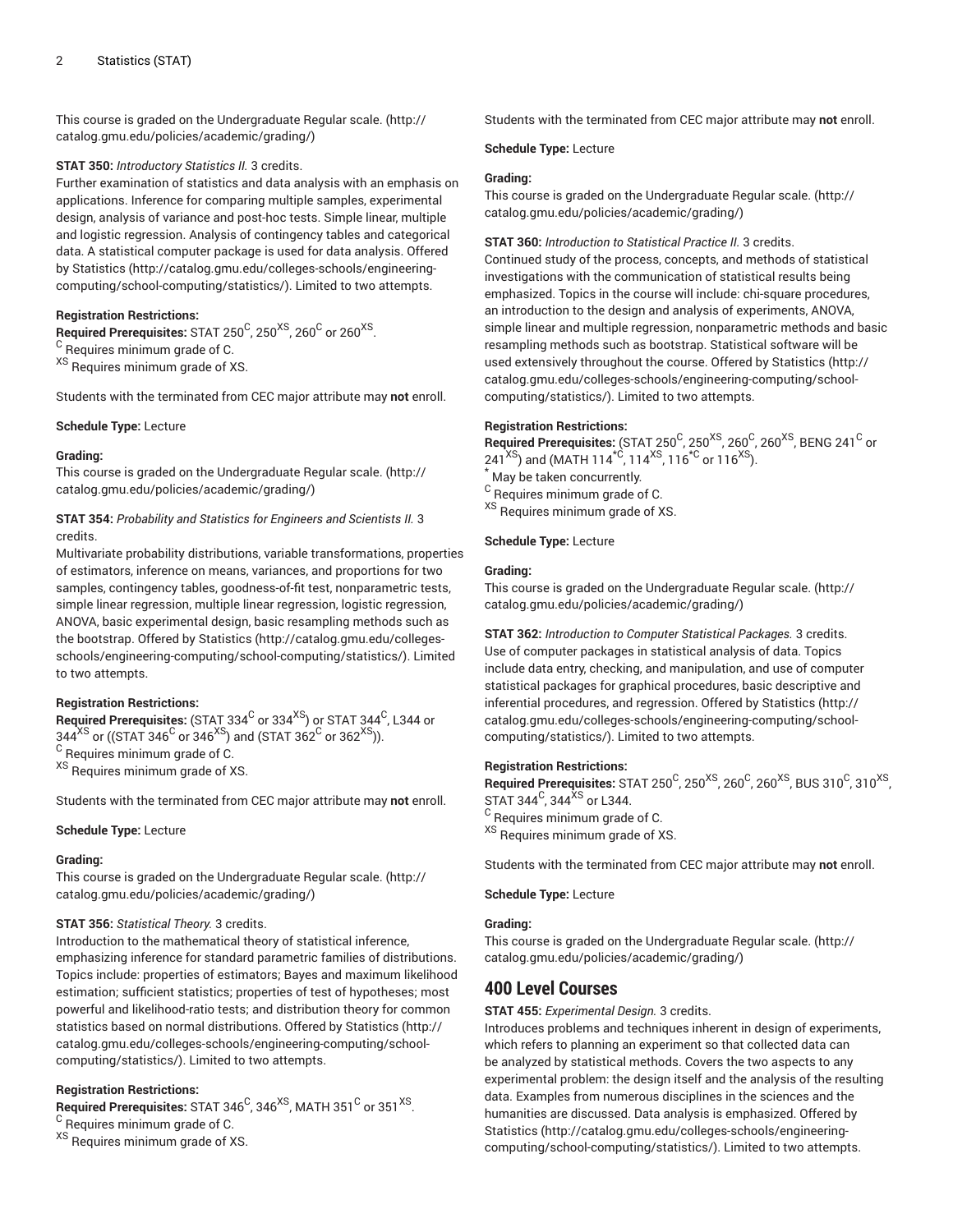# **Recommended Corequisite:** STAT 362

# **Registration Restrictions:**

 $\bf{Required\ Pre requires:}$  (STAT 350 $^{\rm C}$  or 350 $^{\rm XS}$ ) or (STAT 354 $^{\rm C}$  or 354 $^{\rm XS}$ ) or (STAT 360 $^{\circ}$  or 360 $^{\text{XS}}$ ).  $^{\rm C}$  Requires minimum grade of C.

XS Requires minimum grade of XS.

Students with the terminated from CEC major attribute may **not** enroll.

**Schedule Type:** Lecture

# **Grading:**

This course is graded on the [Undergraduate](http://catalog.gmu.edu/policies/academic/grading/) Regular scale. ([http://](http://catalog.gmu.edu/policies/academic/grading/) [catalog.gmu.edu/policies/academic/grading/\)](http://catalog.gmu.edu/policies/academic/grading/)

# **STAT 456:** *Applied Regression Analysis.* 3 credits.

Introduces statistical modeling with a focus on regression. Topics include: Correlation, simple and multiple regression models, model fitting, variable selection, diagnostic tools, model validation, and inference for regression parameters. Additional topics covered include logistic regression and time series analysis with a focus on smoothing techniques and decomposition. A statistical software package is used extensively throughout the course. Offered by [Statistics](http://catalog.gmu.edu/colleges-schools/engineering-computing/school-computing/statistics/) ([http://](http://catalog.gmu.edu/colleges-schools/engineering-computing/school-computing/statistics/) [catalog.gmu.edu/colleges-schools/engineering-computing/school](http://catalog.gmu.edu/colleges-schools/engineering-computing/school-computing/statistics/)[computing/statistics/\)](http://catalog.gmu.edu/colleges-schools/engineering-computing/school-computing/statistics/). Limited to two attempts.

# **Registration Restrictions:**

 $\bf{Required\ Pre requires:}$  (STAT 350 $^{\rm C}$  or 350 $^{\rm XS}$ ) or (STAT 354 $^{\rm C}$  or 354 $^{\rm XS}$ ) or (STAT 360 $^{\rm C}$  or 360 $^{\rm XS}$ ) or (BUS 310 $^{\rm C}$  or 310 $^{\rm XS}$ ).  $^{\rm C}$  Requires minimum grade of C. XS Requires minimum grade of XS.

Students with the terminated from CEC major attribute may **not** enroll.

**Schedule Type:** Lecture

# **Grading:**

This course is graded on the [Undergraduate](http://catalog.gmu.edu/policies/academic/grading/) Regular scale. ([http://](http://catalog.gmu.edu/policies/academic/grading/) [catalog.gmu.edu/policies/academic/grading/\)](http://catalog.gmu.edu/policies/academic/grading/)

# **STAT 460:** *Introduction to Biostatistics.* 3 credits.

Focuses on biostatistical aspects of design and analysis of biomedical studies, including epidemiologic observational studies and randomized clinical trials. Topics include randomization principle, confounding, ethics in human experimentation, methods of randomization, stratification, primary outcome analyses, covariate-adjusted analyses, epidemiologic measures, and sample size and power computation. Offered by [Statistics](http://catalog.gmu.edu/colleges-schools/engineering-computing/school-computing/statistics/) ([http://catalog.gmu.edu/colleges-schools/engineering-computing/](http://catalog.gmu.edu/colleges-schools/engineering-computing/school-computing/statistics/) [school-computing/statistics/](http://catalog.gmu.edu/colleges-schools/engineering-computing/school-computing/statistics/)). Limited to two attempts.

# **Registration Restrictions:**

 $\bf{Required\ Pre requires:}$  (STAT 350<sup>C</sup>, 350<sup>XS</sup>, 354<sup>C</sup>, 354<sup>XS</sup>, 360<sup>C</sup> or 360<sup>XS</sup>) and (STAT 362<sup>\*C</sup> or 362<sup>XS</sup>).

\* May be taken concurrently.

<sup>C</sup> Requires minimum grade of C.

XS Requires minimum grade of XS.

Students with the terminated from CEC major attribute may **not** enroll.

# **Schedule Type:** Lecture

# **Grading:**

This course is graded on the [Undergraduate](http://catalog.gmu.edu/policies/academic/grading/) Regular scale. ([http://](http://catalog.gmu.edu/policies/academic/grading/) [catalog.gmu.edu/policies/academic/grading/\)](http://catalog.gmu.edu/policies/academic/grading/)

# **STAT 462:** *Applied Multivariate Statistics.* 3 credits.

Introduces a variety of multivariate statistical methods as aids to analyzing and interpreting large data sets. These methods will have general applications across a wide range of disciplines. Topics include: principal components analysis, cluster analysis, discriminant analysis, multi-dimensional scaling, correspondence analysis, and canonical correlation analysis. Extensive use of statistical software. Offered by [Statistics](http://catalog.gmu.edu/colleges-schools/engineering-computing/school-computing/statistics/) ([http://catalog.gmu.edu/colleges-schools/engineering](http://catalog.gmu.edu/colleges-schools/engineering-computing/school-computing/statistics/)[computing/school-computing/statistics/](http://catalog.gmu.edu/colleges-schools/engineering-computing/school-computing/statistics/)). Limited to two attempts.

## **Recommended Corequisite:** STAT 362

# **Registration Restrictions:**

 $\bf{Required\ Pre requires:}$  (STAT 350 $^{\rm C}$  or 350 $^{\rm XS}$ ) or (STAT 354 $^{\rm C}$  or 354 $^{\rm XS}$ ) or (STAT 360 $^{\circ}$  or 360 $^{\text{XS}}$ ).  $^{\rm C}$  Requires minimum grade of C.

XS Requires minimum grade of XS.

Students with the terminated from CEC major attribute may **not** enroll.

# **Schedule Type:** Lecture

# **Grading:**

This course is graded on the [Undergraduate](http://catalog.gmu.edu/policies/academic/grading/) Regular scale. ([http://](http://catalog.gmu.edu/policies/academic/grading/) [catalog.gmu.edu/policies/academic/grading/](http://catalog.gmu.edu/policies/academic/grading/))

**STAT 463:** *Introduction to Exploratory Data Analysis.* 3 credits. Features statistical graphics, maps and simple models used to bring out patterns in data. Introduces statistical software and addresses data access and import. Presents exploratory strategies motivating data transformations. Stresses the cognitive foundations of good graphics. Graphics include dot plots, box plots, Q-Q plots, parallel coordinate plots, scatterplot matrices and linked views. Exploration includes use of dynamic graphics. Offered by [Statistics](http://catalog.gmu.edu/colleges-schools/engineering-computing/school-computing/statistics/) ([http://catalog.gmu.edu/](http://catalog.gmu.edu/colleges-schools/engineering-computing/school-computing/statistics/) [colleges-schools/engineering-computing/school-computing/statistics/\)](http://catalog.gmu.edu/colleges-schools/engineering-computing/school-computing/statistics/). Limited to two attempts.

# **Registration Restrictions:**

 $\bf{Required\ Pre requires:}$  (STAT 350 $^{\rm C}$  or 350 $^{\rm XS}$ ) or (STAT 354 $^{\rm C}$  or 354 $^{\rm XS}$ ) or (STAT 360 $^{\rm C}$  or 360 $^{\rm XS}$ ) or (BUS 310 $^{\rm C}$  or 310 $^{\rm XS}$ ).  $^{\rm C}$  Requires minimum grade of C. XS Requires minimum grade of XS.

Students with the terminated from CEC major attribute may **not** enroll.

# **Schedule Type:** Lecture

# **Grading:**

This course is graded on the [Undergraduate](http://catalog.gmu.edu/policies/academic/grading/) Regular scale. ([http://](http://catalog.gmu.edu/policies/academic/grading/) [catalog.gmu.edu/policies/academic/grading/](http://catalog.gmu.edu/policies/academic/grading/))

# **STAT 465:** *Nonparametric Statistics and Categorical Data Analysis.* 3 credits.

Introduction to nonparametric methods and categorical data analysis. Topics include: tests for one-sample, two-related samples, and two independent samples; concepts of nonparametric ANOVA; tests for proportions; chi-squared tests, log-linear models, and contingency tables; goodness-of-fit tests; correlation and association analysis; nonparametric regression including logistic and Poisson regression; and bootstrapping, jackknifing, and cross-validation. Notes: Students may not receive credit for both STAT 465 and STAT 525. Offered by [Statistics](http://catalog.gmu.edu/colleges-schools/engineering-computing/school-computing/statistics/) ([http://](http://catalog.gmu.edu/colleges-schools/engineering-computing/school-computing/statistics/) [catalog.gmu.edu/colleges-schools/engineering-computing/school](http://catalog.gmu.edu/colleges-schools/engineering-computing/school-computing/statistics/)[computing/statistics/](http://catalog.gmu.edu/colleges-schools/engineering-computing/school-computing/statistics/)). Limited to two attempts.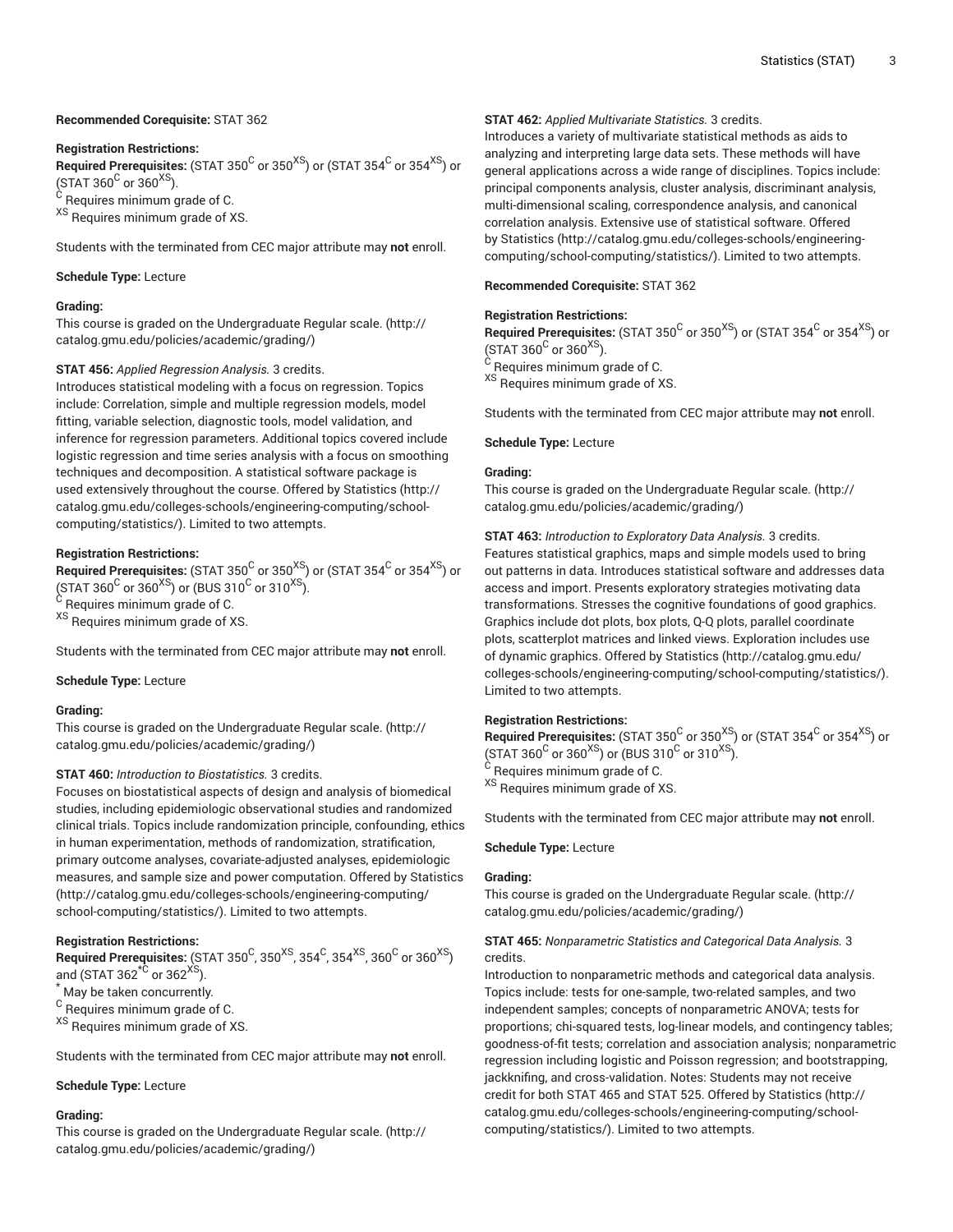# **Recommended Corequisite:** STAT 362

## **Registration Restrictions:**

 $\bf{Required\ Pre requires:}$  (STAT 350 $^{\rm C}$  or 350 $^{\rm XS}$ ) or (STAT 354 $^{\rm C}$  or 354 $^{\rm XS}$ ) or (STAT 360 $^{\circ}$  or 360 $^{\text{XS}}$ ).  $^{\rm C}$  Requires minimum grade of C. XS Requires minimum grade of XS.

Students with the terminated from CEC major attribute may **not** enroll.

**Schedule Type:** Lecture

#### **Grading:**

This course is graded on the [Undergraduate](http://catalog.gmu.edu/policies/academic/grading/) Regular scale. ([http://](http://catalog.gmu.edu/policies/academic/grading/) [catalog.gmu.edu/policies/academic/grading/\)](http://catalog.gmu.edu/policies/academic/grading/)

#### **STAT 472:** *Introduction to Statistical Learning.* 3 credits.

Tools for the analysis of massive data sets. Topics include: regression, classification trees, clustering, and support vector machines. Extensive use of statistical software. Applications to business, finance, biology, and other sciences and engineering. Offered by [Statistics](http://catalog.gmu.edu/colleges-schools/engineering-computing/school-computing/statistics/) ([http://](http://catalog.gmu.edu/colleges-schools/engineering-computing/school-computing/statistics/) [catalog.gmu.edu/colleges-schools/engineering-computing/school](http://catalog.gmu.edu/colleges-schools/engineering-computing/school-computing/statistics/)[computing/statistics/\)](http://catalog.gmu.edu/colleges-schools/engineering-computing/school-computing/statistics/). Limited to two attempts.

**Recommended Corequisite:** STAT 362

#### **Registration Restrictions:**

 $\bf{Required~Prerequires: }$  STAT 456 $^{\rm C}$  or 456 $^{\rm XS}$ . <sup>C</sup> Requires minimum grade of C.

XS Requires minimum grade of XS.

Students with the terminated from CEC major attribute may **not** enroll.

#### **Schedule Type:** Lecture

## **Grading:**

This course is graded on the [Undergraduate](http://catalog.gmu.edu/policies/academic/grading/) Regular scale. ([http://](http://catalog.gmu.edu/policies/academic/grading/) [catalog.gmu.edu/policies/academic/grading/\)](http://catalog.gmu.edu/policies/academic/grading/)

# **STAT 474:** *Introduction to Survey Sampling.* 3 credits.

Introduction to design and analysis of sample surveys. Sample designs include simple random sampling; systematic sampling; and stratified, cluster, and multistage sampling. Analytical methods include sample size determination, ratio and regression estimation, imputation for missing data, and nonsampling error adjustment. Practical problems encountered in conducting a survey are discussed, such as questionnaire design. Methods applied to case studies of actual surveys. Class project may be required. Notes: Recommended for students of decision, information, social sciences, and mathematics. Offered by [Statistics](http://catalog.gmu.edu/colleges-schools/engineering-computing/school-computing/statistics/) ([http://catalog.gmu.edu/colleges-schools/engineering-computing/](http://catalog.gmu.edu/colleges-schools/engineering-computing/school-computing/statistics/) [school-computing/statistics/](http://catalog.gmu.edu/colleges-schools/engineering-computing/school-computing/statistics/)). Limited to two attempts.

# **Registration Restrictions:**

 $\bf{Required\ Pre requires:}$  (STAT 350<sup>C</sup>, 350<sup>XS</sup>, 354<sup>C</sup>, 354<sup>XS</sup>, 360<sup>C</sup> or 360<sup>XS</sup>) and (STAT 362 $^{\star\text{\scriptsize C}}$  or 362 $^{\text{\scriptsize XS}}$ ).

May be taken concurrently.

<sup>C</sup> Requires minimum grade of C.

XS Requires minimum grade of XS.

Students with the terminated from CEC major attribute may **not** enroll.

**Schedule Type:** Lecture

**Grading:**

This course is graded on the [Undergraduate](http://catalog.gmu.edu/policies/academic/grading/) Regular scale. ([http://](http://catalog.gmu.edu/policies/academic/grading/) [catalog.gmu.edu/policies/academic/grading/](http://catalog.gmu.edu/policies/academic/grading/))

**STAT 489:** *Pre-Capstone Professional Development.* 3 credits.

Develops skills in the areas of technical writing and oral communication. Students will develop a historical and ethical appreciation of the field of statistics as well as connect methods from their undergraduate coursework to solve problems. Students will work in small groups to develop a project proposal for STAT 490. Offered by [Statistics](http://catalog.gmu.edu/colleges-schools/engineering-computing/school-computing/statistics/) ([http://](http://catalog.gmu.edu/colleges-schools/engineering-computing/school-computing/statistics/) [catalog.gmu.edu/colleges-schools/engineering-computing/school](http://catalog.gmu.edu/colleges-schools/engineering-computing/school-computing/statistics/)[computing/statistics/](http://catalog.gmu.edu/colleges-schools/engineering-computing/school-computing/statistics/)). Limited to two attempts.

**Specialized Designation:** Writing Intensive in Major

**Recommended Prerequisite:** Recommended minimum of 75 undergraduate credits.

#### **Registration Restrictions:**

 $\,$  Required Prerequisites: (STAT 354 $^{\rm C}$ , 354 $^{\rm XS}$ , 360 $^{\rm C}$  or 360 $^{\rm XS}$ ) and (STAT 362 $^{\rm C}$  or 362 $^{\rm XS}$ ) and (ENGH 302 $^{\rm C}$  or 302 $^{\rm XS}$ ) and (COMM 100 $^{\rm C}$ , 100 $^{\rm XS}$ ,  $101^{\circ}$  or 101<sup>XS</sup>).  $^{\rm C}$  Requires minimum grade of C.

XS Requires minimum grade of XS.

Enrollment limited to students with a class of Junior, Senior Plus or Senior.

Enrollment is limited to students with a major in Statistics.

Enrollment limited to students in a Bachelor of Science degree.

Students with the terminated from CEC major attribute may **not** enroll.

#### **Schedule Type:** Lecture

#### **Grading:**

This course is graded on the [Undergraduate](http://catalog.gmu.edu/policies/academic/grading/) Regular scale. ([http://](http://catalog.gmu.edu/policies/academic/grading/) [catalog.gmu.edu/policies/academic/grading/](http://catalog.gmu.edu/policies/academic/grading/))

**STAT 490:** *Capstone in Statistics.* 3 credits.

Students will synthesize methods and ideas acquired in their undergraduate courses by working in small groups on a project and presenting their findings in a written report and an oral presentation. Offered by [Statistics \(http://catalog.gmu.edu/colleges-schools/](http://catalog.gmu.edu/colleges-schools/engineering-computing/school-computing/statistics/) [engineering-computing/school-computing/statistics/\)](http://catalog.gmu.edu/colleges-schools/engineering-computing/school-computing/statistics/). Limited to two attempts.

**Mason Core:** [Capstone](http://catalog.gmu.edu/mason-core/) ([http://catalog.gmu.edu/mason-core/\)](http://catalog.gmu.edu/mason-core/)

#### **Registration Restrictions:**

**Required Prerequisites:** STAT 489<sup>C</sup> or 489<sup>XS</sup>.

 $\rm ^C$  Requires minimum grade of C.

<sup>XS</sup> Requires minimum grade of XS.

Enrollment is limited to students with a major in Statistics.

Enrollment limited to students in a Bachelor of Science degree.

Students with the terminated from CEC major attribute may **not** enroll.

**Schedule Type:** Lecture

## **Grading:**

This course is graded on the [Undergraduate](http://catalog.gmu.edu/policies/academic/grading/) Regular scale. ([http://](http://catalog.gmu.edu/policies/academic/grading/) [catalog.gmu.edu/policies/academic/grading/](http://catalog.gmu.edu/policies/academic/grading/))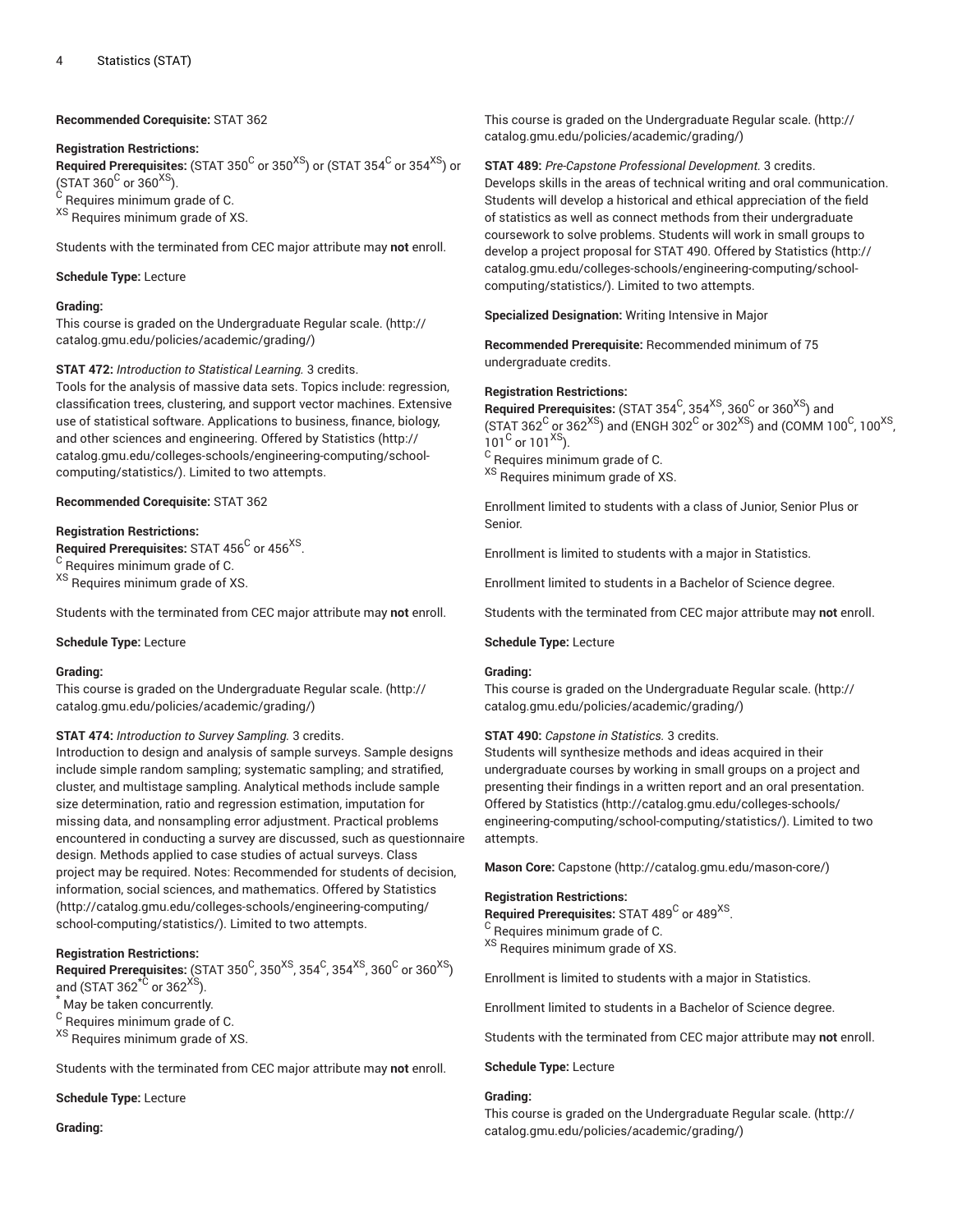# **STAT 494:** *Internship In Statistics.* 0-3 credits.

A supervised statistics-related experience working for a government agency, in the private sector or on approved summer research program. Based on input from the client, the student and faculty coordinator agree on the overall scope of the project including learning objectives, work plan, and expected outputs. Students will periodically inform the faculty coordinator of their status and, on completion of the internship, will document the experience with a comprehensive report or a departmental oral presentation. Offered by [Statistics](http://catalog.gmu.edu/colleges-schools/engineering-computing/school-computing/statistics/) [\(http://catalog.gmu.edu/colleges](http://catalog.gmu.edu/colleges-schools/engineering-computing/school-computing/statistics/)[schools/engineering-computing/school-computing/statistics/\)](http://catalog.gmu.edu/colleges-schools/engineering-computing/school-computing/statistics/). May be repeated within the degree for a maximum 6 credits.

**Recommended Prerequisite:** Completion of at least 60 credits.

#### **Registration Restrictions:**

Enrollment is limited to students with a major in Statistics.

**Schedule Type:** Internship

#### **Grading:**

This course is graded on the [Satisfactory/No](http://catalog.gmu.edu/policies/academic/grading/) Credit scale. ([http://](http://catalog.gmu.edu/policies/academic/grading/) [catalog.gmu.edu/policies/academic/grading/\)](http://catalog.gmu.edu/policies/academic/grading/)

#### **STAT 498:** *Independent Study in Statistics.* 1-3 credits.

Directed self-study of special topics of current interest in statistics. Notes: May be repeated if topics are substantially different. Offered by [Statistics \(http://catalog.gmu.edu/colleges-schools/engineering](http://catalog.gmu.edu/colleges-schools/engineering-computing/school-computing/statistics/)[computing/school-computing/statistics/](http://catalog.gmu.edu/colleges-schools/engineering-computing/school-computing/statistics/)). May be repeated within the degree for a maximum 6 credits.

**Recommended Prerequisite:** 60 hours. Must be arranged with a faculty member of the Statistics Department and approved by the department chair before registering.

## **Registration Restrictions:**

Students with the terminated from CEC major attribute may **not** enroll.

**Schedule Type:** Independent Study

#### **Grading:**

This course is graded on the [Undergraduate](http://catalog.gmu.edu/policies/academic/grading/) Regular scale. ([http://](http://catalog.gmu.edu/policies/academic/grading/) [catalog.gmu.edu/policies/academic/grading/\)](http://catalog.gmu.edu/policies/academic/grading/)

#### **STAT 499:** *Special Topics in Statistics.* 0-3 credits.

Topics of special interest to undergraduates. Notes: May be repeated if topics are substantially different. Offered by [Statistics](http://catalog.gmu.edu/colleges-schools/engineering-computing/school-computing/statistics/) [\(http://](http://catalog.gmu.edu/colleges-schools/engineering-computing/school-computing/statistics/) [catalog.gmu.edu/colleges-schools/engineering-computing/school](http://catalog.gmu.edu/colleges-schools/engineering-computing/school-computing/statistics/)[computing/statistics/\)](http://catalog.gmu.edu/colleges-schools/engineering-computing/school-computing/statistics/). May be repeated within the term for a maximum 6 credits.

**Specialized Designation:** Topic Varies

**Recommended Prerequisite:** 60 undergraduate credits.

#### **Registration Restrictions:**

Washington Consortium level students may **not** enroll.

Students with the terminated from CEC major attribute may **not** enroll.

**Schedule Type:** Lec/Sem #1, Lec/Sem #2, Lec/Sem #3, Lec/Sem #4, Lec/ Sem #5, Lec/Sem #6, Lec/Sem #7, Lec/Sem #8, Lec/Sem #9, Lecture, Sem/Lec #10, Sem/Lec #11, Sem/Lec #12, Sem/Lec #13, Sem/Lec #14, Sem/Lec #15, Sem/Lec #16, Sem/Lec #17, Sem/Lec #18

This course is graded on the [Undergraduate](http://catalog.gmu.edu/policies/academic/grading/) Regular scale. ([http://](http://catalog.gmu.edu/policies/academic/grading/) [catalog.gmu.edu/policies/academic/grading/](http://catalog.gmu.edu/policies/academic/grading/))

# **500 Level Courses**

**STAT 500:** *Special Topics.* 0-4 credits.

Select contemporary topics in Engineering and Computing. Offered by [Statistics](http://catalog.gmu.edu/colleges-schools/engineering-computing/school-computing/statistics/) ([http://catalog.gmu.edu/colleges-schools/engineering](http://catalog.gmu.edu/colleges-schools/engineering-computing/school-computing/statistics/)[computing/school-computing/statistics/](http://catalog.gmu.edu/colleges-schools/engineering-computing/school-computing/statistics/)). May be repeated within the degree for a maximum 6 credits.

**Specialized Designation:** Topic Varies

#### **Registration Restrictions:**

Enrollment limited to students with a class of Advanced to Candidacy, Graduate, Junior Plus, Non-Degree or Senior Plus.

Students in a Non-Degree Undergraduate degree may **not** enroll.

## **Schedule Type:** Lecture

# **Grading:**

This course is graded on the [Graduate Special scale. \(http://](http://catalog.gmu.edu/policies/academic/grading/) [catalog.gmu.edu/policies/academic/grading/](http://catalog.gmu.edu/policies/academic/grading/))

**STAT 515:** *Applied Statistics and Visualization for Analytics.* 3 credits. Introduces multivariate regression and random forests for modeling data. Addresses data access, variable selection and model diagnostics. Introduces foundations for visual thinking. Reviews common statistical graphics such as dot plots, box plots, q-q plots. Addresses more advanced methods such as scatterplot matrices enhanced by smoothed or density contours, and search tools for finding graphics with suggestive patterns. Notes: Course will introduce R software for analysis. A final project will involve visualization of a real data set. Offered by [Statistics](http://catalog.gmu.edu/colleges-schools/engineering-computing/school-computing/statistics/) [\(http://catalog.gmu.edu/colleges-schools/engineering-computing/](http://catalog.gmu.edu/colleges-schools/engineering-computing/school-computing/statistics/) [school-computing/statistics/](http://catalog.gmu.edu/colleges-schools/engineering-computing/school-computing/statistics/)). May not be repeated for credit.

**Recommended Prerequisite:** STAT 250 or equivalent.

# **Registration Restrictions:**

Enrollment limited to students with a class of Advanced to Candidacy, Graduate, Junior Plus, Non-Degree or Senior Plus.

Enrollment is limited to Graduate, Non-Degree or Undergraduate level students.

Students in a Non-Degree Undergraduate degree may **not** enroll.

**Schedule Type:** Lecture

# **Grading:**

This course is graded on the [Graduate Regular scale.](http://catalog.gmu.edu/policies/academic/grading/) ([http://](http://catalog.gmu.edu/policies/academic/grading/) [catalog.gmu.edu/policies/academic/grading/](http://catalog.gmu.edu/policies/academic/grading/))

#### **STAT 517:** *Experimental Design.* 3 credits.

Introduces problems and techniques inherent in design of experiments, which refers to planning an experiment so that collected data can be analyzed by statistical methods. Covers the two aspects to any experimental problem: the design itself and the analysis of the resulting data. Examples from numerous disciplines in the sciences and the humanities are discussed. Data analysis is emphasized. Notes: Students may not receive credit for both STAT 455 and STAT 517. Offered by [Statistics \(http://catalog.gmu.edu/colleges-schools/engineering](http://catalog.gmu.edu/colleges-schools/engineering-computing/school-computing/statistics/)[computing/school-computing/statistics/](http://catalog.gmu.edu/colleges-schools/engineering-computing/school-computing/statistics/)). May not be repeated for credit.

# **Registration Restrictions:**

# **Grading:**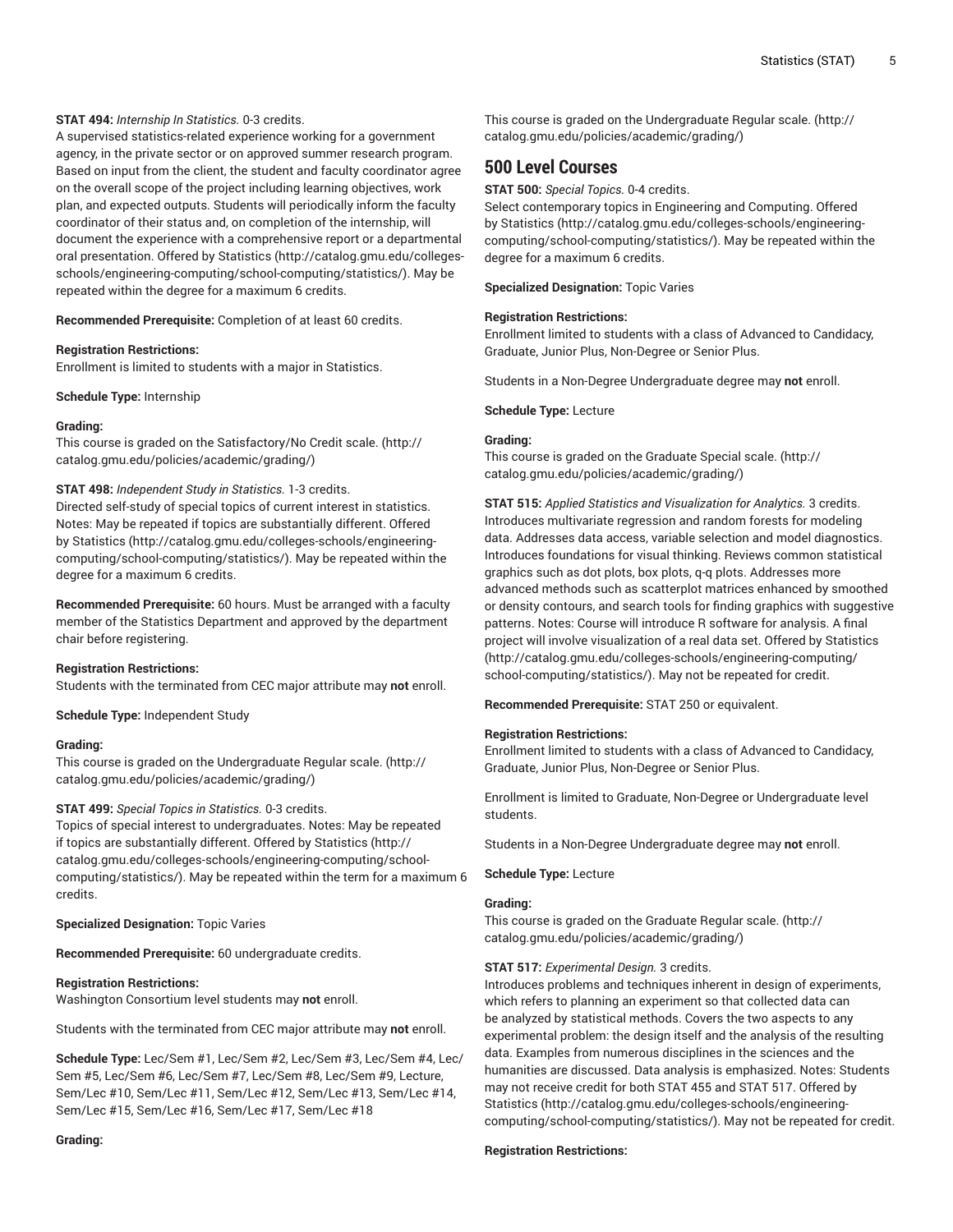# $\,$  Required Prerequisites: (STAT 535 $^{\rm B}$ , 535 $^{\rm X S}$ , 554 $^{\rm B}$  or 554 $^{\rm X S}$ ).

B- Requires minimum grade of B-.

XS Requires minimum grade of XS.

Enrollment limited to students with a class of Advanced to Candidacy, Graduate, Junior Plus, Non-Degree or Senior Plus.

Enrollment is limited to Graduate, Non-Degree or Undergraduate level students.

Students in a Non-Degree Undergraduate degree may **not** enroll.

#### **Schedule Type:** Lecture

#### **Grading:**

This course is graded on the [Graduate Regular scale.](http://catalog.gmu.edu/policies/academic/grading/) [\(http://](http://catalog.gmu.edu/policies/academic/grading/) [catalog.gmu.edu/policies/academic/grading/\)](http://catalog.gmu.edu/policies/academic/grading/)

## **STAT 522:** *Applied Multivariate Statistics.* 3 credits.

Introduces a variety of multivariate statistical methods as aids to analyzing and interpreting large data sets. These methods will have general applications across a wide range of disciplines. Topics include: principal components analysis, cluster analysis, discriminant analysis, multi-dimensional scaling, correspondence analysis, and canonical correlation analysis. Extensive use of statistical software. Notes: Students may not receive credit for both STAT 462 and STAT 522. Cannot be used to satisfy requirements for MS in Statistical Science. Offered by [Statistics \(http://catalog.gmu.edu/colleges-schools/engineering](http://catalog.gmu.edu/colleges-schools/engineering-computing/school-computing/statistics/)[computing/school-computing/statistics/](http://catalog.gmu.edu/colleges-schools/engineering-computing/school-computing/statistics/)). May not be repeated for credit.

## **Registration Restrictions:**

 $\,$  Required Prerequisites: (STAT 535 $^{\rm B}$ , 535 $^{\rm X S}$ , 554 $^{\rm B}$  or 554 $^{\rm X S}$ ).

B- Requires minimum grade of B-.

XS Requires minimum grade of XS.

Enrollment limited to students with a class of Advanced to Candidacy, Graduate, Junior Plus, Non-Degree or Senior Plus.

Students in a Non-Degree Undergraduate degree may **not** enroll.

**Schedule Type:** Lecture

#### **Grading:**

This course is graded on the [Graduate Regular scale.](http://catalog.gmu.edu/policies/academic/grading/) [\(http://](http://catalog.gmu.edu/policies/academic/grading/) [catalog.gmu.edu/policies/academic/grading/\)](http://catalog.gmu.edu/policies/academic/grading/)

# **STAT 525:** *Nonparametric Statistics and Categorical Data Analysis.* 3 credits.

Introduction to nonparametric methods and categorical data analysis. Topics include tests for one-sample, two-related samples, and two independent samples; concepts of nonparametric ANOVA; tests for proportions; chi-squared tests, log-linear models, and contingency tables; goodness-of-fit tests; correlation and association analysis; nonparametric regression including logistic and Poisson regression; and bootstrapping, jackknifing , and cross-validation. Notes: Students may not receive credit for both STAT 465 and STAT 525. Cannot be used to satisfy requirements for MS in Statistical Science. Offered by [Statistics](http://catalog.gmu.edu/colleges-schools/engineering-computing/school-computing/statistics/) [\(http://](http://catalog.gmu.edu/colleges-schools/engineering-computing/school-computing/statistics/) [catalog.gmu.edu/colleges-schools/engineering-computing/school](http://catalog.gmu.edu/colleges-schools/engineering-computing/school-computing/statistics/)[computing/statistics/\)](http://catalog.gmu.edu/colleges-schools/engineering-computing/school-computing/statistics/). May not be repeated for credit.

# **Registration Restrictions:**

 $\,$  Required Prerequisites: (STAT 535 $^{\rm B}$ , 535 $^{\rm X S}$ , 554 $^{\rm B}$  or 554 $^{\rm X S}$ ). Requires minimum grade of B-. XS Requires minimum grade of XS.

Enrollment limited to students with a class of Advanced to Candidacy, Graduate, Junior Plus, Non-Degree or Senior Plus.

Enrollment is limited to Graduate, Non-Degree or Undergraduate level students.

Students in a Non-Degree Undergraduate degree may **not** enroll.

#### **Schedule Type:** Lecture

# **Grading:**

This course is graded on the [Graduate Regular scale.](http://catalog.gmu.edu/policies/academic/grading/) ([http://](http://catalog.gmu.edu/policies/academic/grading/) [catalog.gmu.edu/policies/academic/grading/](http://catalog.gmu.edu/policies/academic/grading/))

#### **STAT 526:** *Applied Regression Analysis.* 3 credits.

Introduces statistical modeling with a focus on regression. Topics include: Correlation, simple and multiple regression models, model fitting, variable selection, diagnostic tools, model validation, inference for regression parameters, and matrix forms for multiple regression. Additional topics covered include logistic regression and time series analysis with a focus on smoothing techniques and decomposition. A statistical software package is used extensively throughout the course. Notes: Students may not receive credit for both STAT 456 and STAT 526. Cannot be used to satisfy requirements for MS in Statistical Science. Offered by [Statistics](http://catalog.gmu.edu/colleges-schools/engineering-computing/school-computing/statistics/) ([http://catalog.gmu.edu/colleges-schools/](http://catalog.gmu.edu/colleges-schools/engineering-computing/school-computing/statistics/) [engineering-computing/school-computing/statistics/\)](http://catalog.gmu.edu/colleges-schools/engineering-computing/school-computing/statistics/). May not be repeated for credit.

# **Registration Restrictions:**

 $\,$  Required Prerequisites: (STAT 535 $^{\rm B}$ , 535 $^{\rm X S}$ , 554 $^{\rm B}$  or 554 $^{\rm X S}$ ). B-Requires minimum grade of B-. XS Requires minimum grade of XS.

Enrollment limited to students with a class of Advanced to Candidacy, Graduate, Junior Plus, Non-Degree or Senior Plus.

Enrollment is limited to Graduate, Non-Degree or Undergraduate level students.

Students in a Non-Degree Undergraduate degree may **not** enroll.

#### **Schedule Type:** Lecture

# **Grading:**

This course is graded on the [Graduate Regular scale.](http://catalog.gmu.edu/policies/academic/grading/) ([http://](http://catalog.gmu.edu/policies/academic/grading/) [catalog.gmu.edu/policies/academic/grading/](http://catalog.gmu.edu/policies/academic/grading/))

**STAT 532:** *Introduction to Statistical Software Packages.* 3 credits. Use of computer packages in statistical analysis of data. Topics include data entry, checking, and manipulation; and use of statistical packages for graphical procedures, basic descriptive and inferential procedures, and regression. Notes: Cannot be used to satisfy requirements for MS in Statistical Science without prior written approval of the graduate program director. Offered by [Statistics](http://catalog.gmu.edu/colleges-schools/engineering-computing/school-computing/statistics/) ([http://catalog.gmu.edu/colleges](http://catalog.gmu.edu/colleges-schools/engineering-computing/school-computing/statistics/)[schools/engineering-computing/school-computing/statistics/](http://catalog.gmu.edu/colleges-schools/engineering-computing/school-computing/statistics/)). May not be repeated for credit.

**Recommended Prerequisite:** STAT 250 or equivalent

#### **Registration Restrictions:**

Enrollment limited to students with a class of Advanced to Candidacy, Graduate, Junior Plus, Non-Degree or Senior Plus.

Students in a Non-Degree Undergraduate degree may **not** enroll.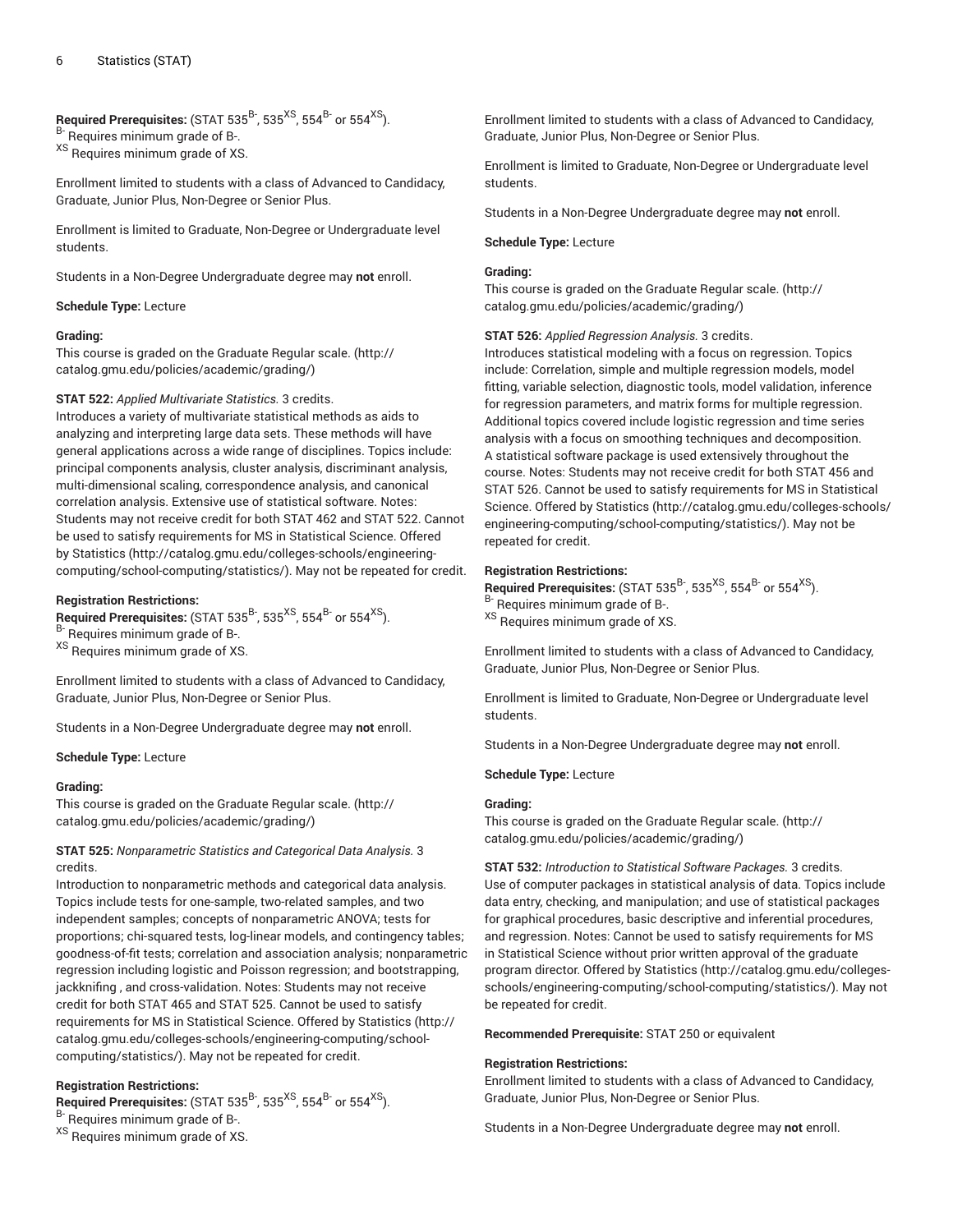## **Schedule Type:** Lecture

#### **Grading:**

This course is graded on the [Graduate Regular scale.](http://catalog.gmu.edu/policies/academic/grading/) [\(http://](http://catalog.gmu.edu/policies/academic/grading/) [catalog.gmu.edu/policies/academic/grading/\)](http://catalog.gmu.edu/policies/academic/grading/)

#### **STAT 535:** *Analysis of Experimental Data.* 3 credits.

Statistical methods for analysis of experimental data from educational research and the social, natural, and life sciences. Topics include sample surveys, contingency tables, linear and multiple regression, analysis of variance, nonparametric tests, and multivariate methods. Various statistical packages will be used. Notes: Cannot be used to satisfy requirements for MS in Statistical Science. Certificate program students granted credit for only one of STAT 535 or STAT 554. Offered by [Statistics](http://catalog.gmu.edu/colleges-schools/engineering-computing/school-computing/statistics/) ([http://catalog.gmu.edu/colleges-schools/engineering-computing/](http://catalog.gmu.edu/colleges-schools/engineering-computing/school-computing/statistics/) [school-computing/statistics/](http://catalog.gmu.edu/colleges-schools/engineering-computing/school-computing/statistics/)). May not be repeated for credit.

#### **Recommended Prerequisite:** STAT 250, STAT 344 or equivalent.

#### **Registration Restrictions:**

Enrollment limited to students with a class of Advanced to Candidacy, Graduate, Junior Plus, Non-Degree or Senior Plus.

Enrollment is limited to Graduate, Non-Degree or Undergraduate level students.

Students in a Non-Degree Undergraduate degree may **not** enroll.

**Schedule Type:** Lecture

#### **Grading:**

This course is graded on the [Graduate Regular scale.](http://catalog.gmu.edu/policies/academic/grading/) [\(http://](http://catalog.gmu.edu/policies/academic/grading/) [catalog.gmu.edu/policies/academic/grading/\)](http://catalog.gmu.edu/policies/academic/grading/)

#### **STAT 539:** *Topics in Applied Statistics.* 0-3 credits.

Special topics in applied statistics of interest to graduate students in statistics certificate programs. Notes: May be repeated for credit when topic is different. Cannot be used to satisfy requirements for MS in Statistical Science. Offered by [Statistics](http://catalog.gmu.edu/colleges-schools/engineering-computing/school-computing/statistics/) ([http://catalog.gmu.edu/](http://catalog.gmu.edu/colleges-schools/engineering-computing/school-computing/statistics/) [colleges-schools/engineering-computing/school-computing/statistics/](http://catalog.gmu.edu/colleges-schools/engineering-computing/school-computing/statistics/)). May be repeated within the degree for a maximum 3 credits.

**Specialized Designation:** Topic Varies

**Recommended Prerequisite:** Permission of instructor; specific prerequisites vary with the nature of the topic.

#### **Registration Restrictions:**

Enrollment limited to students with a class of Advanced to Candidacy, Graduate, Junior Plus, Non-Degree or Senior Plus.

Students in a Non-Degree Undergraduate degree may **not** enroll.

#### **Schedule Type:** Lecture

# **Grading:**

This course is graded on the [Graduate Regular scale.](http://catalog.gmu.edu/policies/academic/grading/) [\(http://](http://catalog.gmu.edu/policies/academic/grading/) [catalog.gmu.edu/policies/academic/grading/\)](http://catalog.gmu.edu/policies/academic/grading/)

#### **STAT 544:** *Applied Probability.* 3 credits.

The axioms of probability, conditional probability, random variables and expectation, multivariate and conditional distributions, conditional expectation, order statistics, transformations, moment generating functions, special distributions, limit theorems. Offered by [Statistics](http://catalog.gmu.edu/colleges-schools/engineering-computing/school-computing/statistics/)

[\(http://catalog.gmu.edu/colleges-schools/engineering-computing/](http://catalog.gmu.edu/colleges-schools/engineering-computing/school-computing/statistics/) [school-computing/statistics/](http://catalog.gmu.edu/colleges-schools/engineering-computing/school-computing/statistics/)). May not be repeated for credit.

**Recommended Prerequisite:** MATH 213 and STAT 346, or permission of instructor.

#### **Registration Restrictions:**

Enrollment limited to students with a class of Advanced to Candidacy, Graduate, Junior Plus, Non-Degree or Senior Plus.

Enrollment is limited to Graduate, Non-Degree or Undergraduate level students.

Students in a Non-Degree Undergraduate degree may **not** enroll.

**Schedule Type:** Lecture

# **Grading:**

This course is graded on the [Graduate Regular scale.](http://catalog.gmu.edu/policies/academic/grading/) ([http://](http://catalog.gmu.edu/policies/academic/grading/) [catalog.gmu.edu/policies/academic/grading/](http://catalog.gmu.edu/policies/academic/grading/))

#### **STAT 554:** *Applied Statistics I.* 3 credits.

Application of basic statistical techniques. Focus is on the problem (data analysis) rather than on the theory. Topics include hypothesis testing concepts; sampling distributions; one- and two-sample tests and normaltheory based and bootstrap confidence intervals; analysis of variance; simple linear regression; randomized block design; ANCOVA models. Statistical reasoning ideas are emphasized, such as confounding, sources of variations and types of bias. Note: Certificate program students granted credit for only one of STAT 535 or 554. Offered by [Statistics \(http://catalog.gmu.edu/colleges-schools/engineering](http://catalog.gmu.edu/colleges-schools/engineering-computing/school-computing/statistics/)[computing/school-computing/statistics/](http://catalog.gmu.edu/colleges-schools/engineering-computing/school-computing/statistics/)). May not be repeated for credit.

**Recommended Prerequisite:** MATH 114 and (STAT 334 or STAT 344 or STAT 346) and (Course in Statistics)

#### **Registration Restrictions:**

Enrollment limited to students with a class of Advanced to Candidacy, Graduate, Junior Plus, Non-Degree or Senior Plus.

Enrollment is limited to Graduate, Non-Degree or Undergraduate level students.

Students in a Non-Degree Undergraduate degree may **not** enroll.

#### **Schedule Type:** Lecture

# **Grading:**

This course is graded on the [Graduate Regular scale.](http://catalog.gmu.edu/policies/academic/grading/) ([http://](http://catalog.gmu.edu/policies/academic/grading/) [catalog.gmu.edu/policies/academic/grading/](http://catalog.gmu.edu/policies/academic/grading/))

#### **STAT 560:** *Biostatistical Methods.* 3 credits.

Focuses on biostatistical aspects of design and analysis of biomedical studies, including epidemiologic observational studies and randomized clinical trials. Topics include randomization principle, confounding, ethics in human experimentation, methods of randomization, stratification, primary outcome analyses, covariate-adjusted analyses, epidemiologic measures, and sample size and power computation. Note: Students may not receive credit for both STAT 460 and STAT 560. Offered by [Statistics](http://catalog.gmu.edu/colleges-schools/engineering-computing/school-computing/statistics/) [\(http://catalog.gmu.edu/colleges-schools/engineering-computing/](http://catalog.gmu.edu/colleges-schools/engineering-computing/school-computing/statistics/) [school-computing/statistics/](http://catalog.gmu.edu/colleges-schools/engineering-computing/school-computing/statistics/)). May not be repeated for credit.

**Recommended Prerequisite:** STAT 350 or STAT 354 or STAT 360; and working knowledge of SAS.

#### **Registration Restrictions:**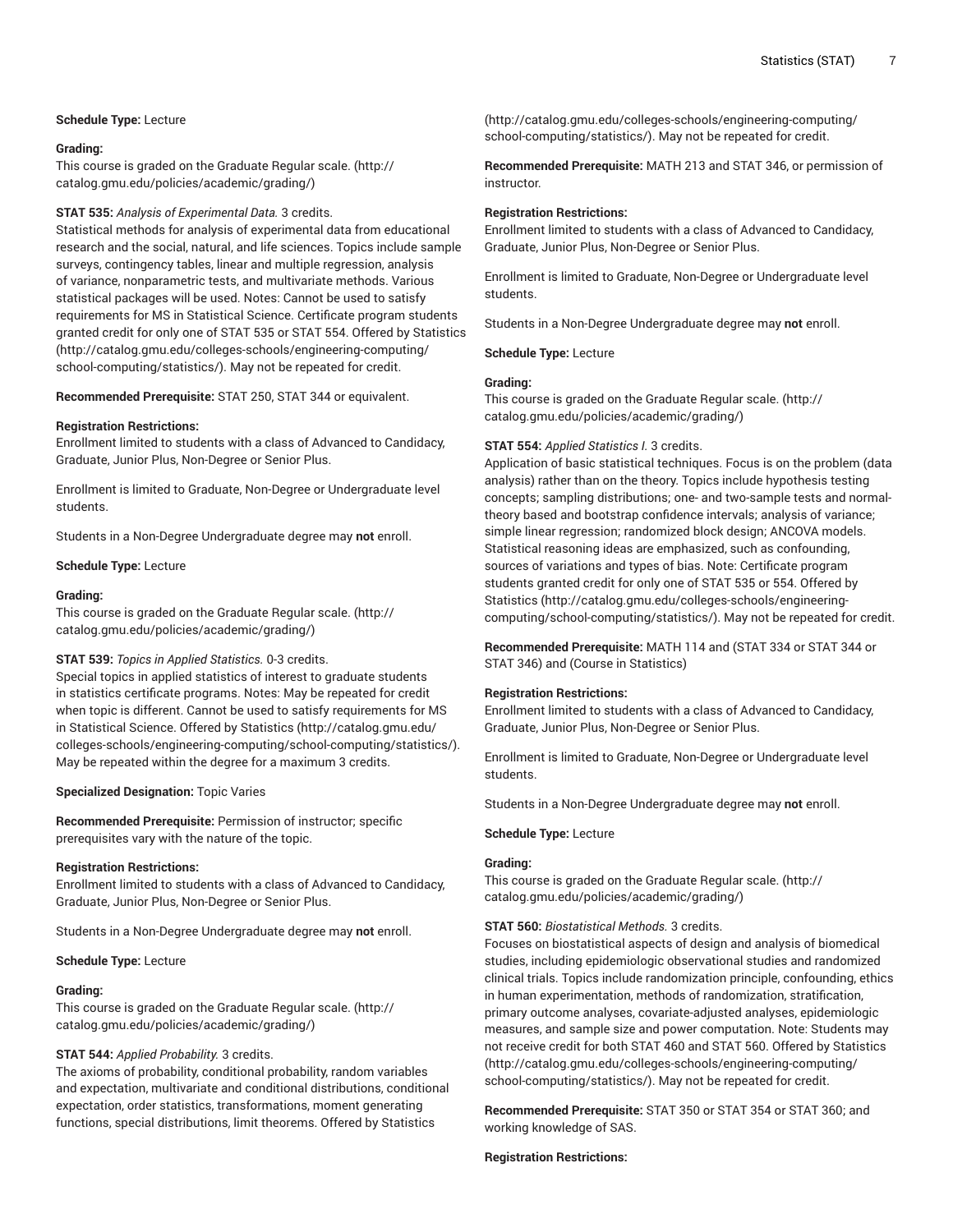Enrollment limited to students with a class of Advanced to Candidacy, Graduate, Junior Plus, Non-Degree or Senior Plus.

Enrollment is limited to Graduate, Non-Degree or Undergraduate level students.

Students in a Non-Degree Undergraduate degree may **not** enroll.

#### **Schedule Type:** Lecture

# **Grading:**

This course is graded on the [Graduate Regular scale.](http://catalog.gmu.edu/policies/academic/grading/) [\(http://](http://catalog.gmu.edu/policies/academic/grading/) [catalog.gmu.edu/policies/academic/grading/\)](http://catalog.gmu.edu/policies/academic/grading/)

#### **STAT 574:** *Survey Sampling I.* 3 credits.

Design and implementation of sample surveys. Covers components of a survey; probability sampling designs to include simple random, systematic, Bernoulli, proportional to size, stratified, cluster and twostage sampling; and ratio and regression estimators. Discusses practical problems in conducting a survey. Methods applied to case studies of actual surveys. Class project may be required. Notes: Students may not receive credit for both STAT 474 and STAT 574. Offered by [Statistics](http://catalog.gmu.edu/colleges-schools/engineering-computing/school-computing/statistics/) ([http://catalog.gmu.edu/colleges-schools/engineering-computing/](http://catalog.gmu.edu/colleges-schools/engineering-computing/school-computing/statistics/) [school-computing/statistics/](http://catalog.gmu.edu/colleges-schools/engineering-computing/school-computing/statistics/)). May not be repeated for credit.

**Recommended Prerequisite:** STAT 346 and a course in Statistics, or STAT 344; and working knowledge of SAS.

#### **Registration Restrictions:**

Enrollment limited to students with a class of Advanced to Candidacy, Graduate, Junior Plus, Non-Degree or Senior Plus.

Enrollment is limited to Graduate, Non-Degree or Undergraduate level students.

Students in a Non-Degree Undergraduate degree may **not** enroll.

**Schedule Type:** Lecture

#### **Grading:**

This course is graded on the [Graduate Regular scale.](http://catalog.gmu.edu/policies/academic/grading/) [\(http://](http://catalog.gmu.edu/policies/academic/grading/) [catalog.gmu.edu/policies/academic/grading/\)](http://catalog.gmu.edu/policies/academic/grading/)

# **600 Level Courses**

# **STAT 634:** *Case Studies in Data Analysis.* 3 credits.

Examination of a wide variety of case studies illustrating datadriven model building and statistical analysis. With each case study, various methods of data management, data presentation, statistical analysis, and report writing are compared. Offered by [Statistics \(http://](http://catalog.gmu.edu/colleges-schools/engineering-computing/school-computing/statistics/) [catalog.gmu.edu/colleges-schools/engineering-computing/school](http://catalog.gmu.edu/colleges-schools/engineering-computing/school-computing/statistics/)[computing/statistics/\)](http://catalog.gmu.edu/colleges-schools/engineering-computing/school-computing/statistics/). May not be repeated for credit.

**Recommended Prerequisite:** Working knowledge of SAS and R.

#### **Registration Restrictions:**

 $\,$  Required Prerequisites: ((STAT 654 $^{\rm B}$  or 654 $^{\rm XS}$ ) and (STAT 544 $^{\rm B}$  or  $544^{XS}$ )).

 $\overline{B}$ - Requires minimum grade of B-.

XS Requires minimum grade of XS.

Enrollment limited to students with a class of Advanced to Candidacy, Graduate, Junior Plus, Non-Degree or Senior Plus.

Enrollment is limited to Graduate, Non-Degree or Undergraduate level students.

Students in a Non-Degree Undergraduate degree may **not** enroll.

**Schedule Type:** Lecture

# **Grading:**

This course is graded on the [Graduate Regular scale.](http://catalog.gmu.edu/policies/academic/grading/) ([http://](http://catalog.gmu.edu/policies/academic/grading/) [catalog.gmu.edu/policies/academic/grading/](http://catalog.gmu.edu/policies/academic/grading/))

# **STAT 652:** *Statistical Inference.* 3 credits.

Fundamental principles of estimation and hypothesis testing. Topics include limiting distributions and stochastic convergence, sufficient statistics, exponential families, statistical decision theory and optimality for point estimation, Bayesian methods, maximum likelihood, asymptotic results, interval estimation, optimal tests of statistical hypotheses, and likelihood ratio tests. Offered by [Statistics \(http://catalog.gmu.edu/](http://catalog.gmu.edu/colleges-schools/engineering-computing/school-computing/statistics/) [colleges-schools/engineering-computing/school-computing/statistics/\)](http://catalog.gmu.edu/colleges-schools/engineering-computing/school-computing/statistics/). May not be repeated for credit. Equivalent to CSI 672.

# **Registration Restrictions:**

Required Prerequisites: ((STAT 544<sup>B-</sup> or 544<sup>XS</sup>) and (STAT 554<sup>\*B-</sup> or  $554<sup>XS</sup>)$ ).

May be taken concurrently.

B- Requires minimum grade of B-.

XS Requires minimum grade of XS.

Enrollment limited to students with a class of Advanced to Candidacy, Graduate, Junior Plus, Non-Degree or Senior Plus.

Enrollment is limited to Graduate, Non-Degree or Undergraduate level students.

Students in a Non-Degree Undergraduate degree may **not** enroll.

#### **Schedule Type:** Lecture

# **Grading:**

This course is graded on the [Graduate Regular scale.](http://catalog.gmu.edu/policies/academic/grading/) ([http://](http://catalog.gmu.edu/policies/academic/grading/) [catalog.gmu.edu/policies/academic/grading/](http://catalog.gmu.edu/policies/academic/grading/))

#### **STAT 654:** *Applied Statistics II.* 3 credits.

Overview of statistical principles of modeling. Topics include methods for analyzing data based on generalized linear models and diagnostic methods for assessing the assumptions of such models. Methods covered include linear models and analysis of variance for multifactor experiments with balanced and unbalanced data, linear mixed models, logistic and Poisson regression, and hierarchical log linear models for contingency tables. Offered by [Statistics](http://catalog.gmu.edu/colleges-schools/engineering-computing/school-computing/statistics/) ([http://catalog.gmu.edu/](http://catalog.gmu.edu/colleges-schools/engineering-computing/school-computing/statistics/) [colleges-schools/engineering-computing/school-computing/statistics/\)](http://catalog.gmu.edu/colleges-schools/engineering-computing/school-computing/statistics/). May not be repeated for credit.

**Recommended Prerequisite:** MATH 203 and MATH 213 and STAT 346

# **Registration Restrictions:**

 $\mathsf{Required}$  Prerequisites: (STAT 554 $^{\mathtt{B-}}$  or 554 $^{\mathtt{XS}}$ ).

B- Requires minimum grade of B-.

XS Requires minimum grade of XS.

Enrollment limited to students with a class of Advanced to Candidacy, Graduate, Junior Plus or Senior Plus.

Enrollment is limited to students with a major in Biostatistics or Statistical Science.

**Schedule Type:** Lecture

**Grading:**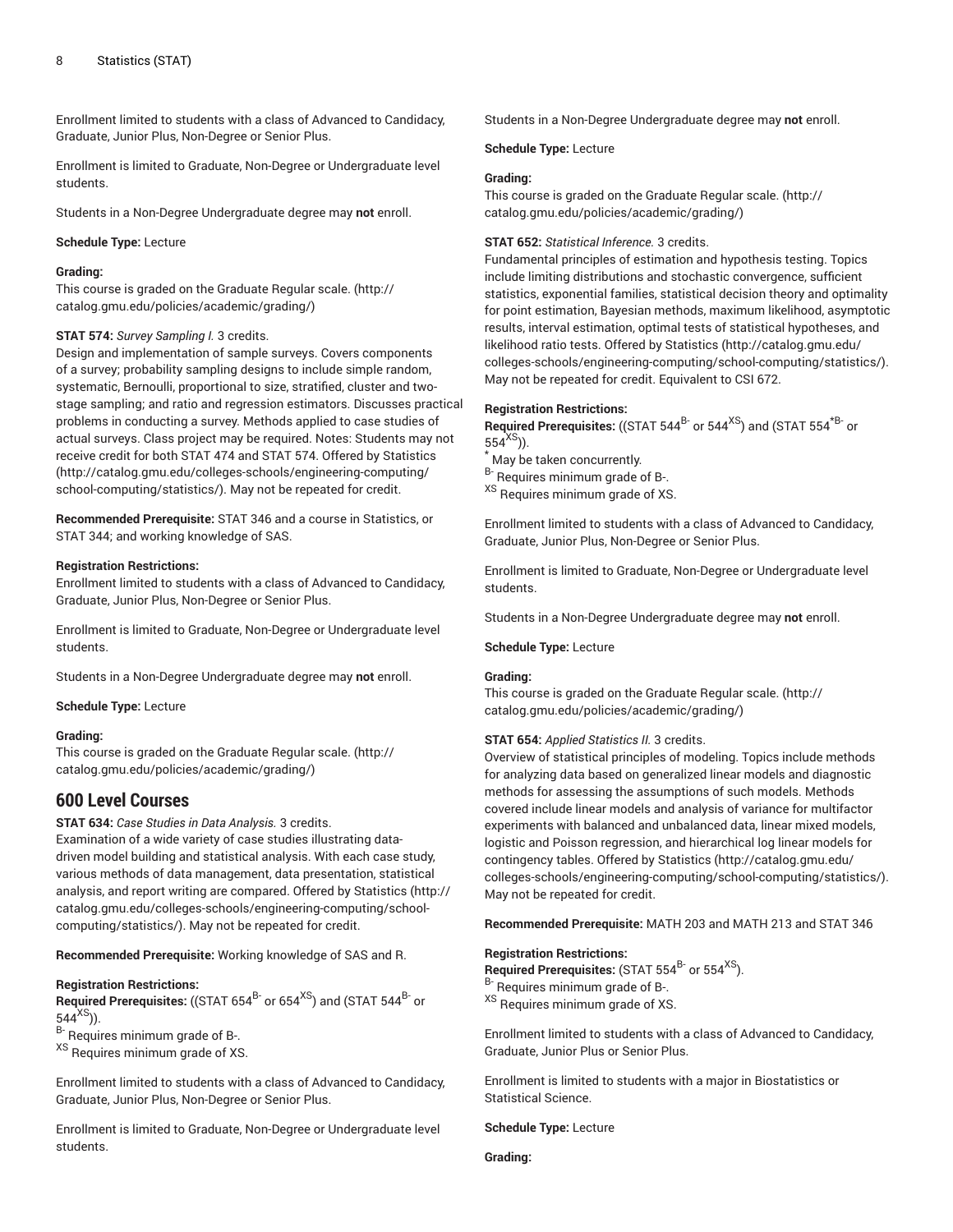This course is graded on the [Graduate Regular scale.](http://catalog.gmu.edu/policies/academic/grading/) [\(http://](http://catalog.gmu.edu/policies/academic/grading/) [catalog.gmu.edu/policies/academic/grading/\)](http://catalog.gmu.edu/policies/academic/grading/)

# **STAT 656:** *Regression Analysis.* 3 credits.

Simple and multiple linear regression, polynomial regression, general linear models, subset selection, step-wise regression, and model selection. Also covered are multicollinearity, diagnostics, and model building as well as the theory and practice of regression analysis. Offered by [Statistics \(http://catalog.gmu.edu/colleges-schools/engineering](http://catalog.gmu.edu/colleges-schools/engineering-computing/school-computing/statistics/)[computing/school-computing/statistics/](http://catalog.gmu.edu/colleges-schools/engineering-computing/school-computing/statistics/)). May not be repeated for credit. Equivalent to CSI 676.

#### **Registration Restrictions:**

**Required Prerequisites:** ((STAT 544<sup>\*B-</sup> or 544<sup>XS</sup>) and (STAT 554<sup>B-</sup> or  $554<sup>XS</sup>)$ ).

\* May be taken concurrently.

B- Requires minimum grade of B-.

XS Requires minimum grade of XS.

Enrollment limited to students with a class of Advanced to Candidacy, Graduate, Junior Plus or Senior Plus.

Enrollment is limited to Graduate, Non-Degree or Undergraduate level students.

Students in a Non-Degree Undergraduate degree may **not** enroll.

**Schedule Type:** Lecture

#### **Grading:**

This course is graded on the [Graduate Regular scale.](http://catalog.gmu.edu/policies/academic/grading/) [\(http://](http://catalog.gmu.edu/policies/academic/grading/) [catalog.gmu.edu/policies/academic/grading/\)](http://catalog.gmu.edu/policies/academic/grading/)

# **STAT 657:** *Nonparametric Statistics.* 3 credits.

Distribution-free procedures for making inferences about one or more samples; tests for lack of independence, association or trend, and monotone alternatives; nonparametric function estimation; kernel, local polynomials, and spline methods; other recent advances in function estimation. Students are introduced to appropriate statistical software. Offered by [Statistics](http://catalog.gmu.edu/colleges-schools/engineering-computing/school-computing/statistics/) ([http://catalog.gmu.edu/colleges-schools/](http://catalog.gmu.edu/colleges-schools/engineering-computing/school-computing/statistics/) [engineering-computing/school-computing/statistics/](http://catalog.gmu.edu/colleges-schools/engineering-computing/school-computing/statistics/)). May not be repeated for credit.

# **Registration Restrictions:**

 $\bf{Required~Pre requires:}$  ((STAT 544 $\rm{^{B}~or}$  544 $\rm{^{XS}})$  and (STAT 554 $\rm{^{B}~or}$  $554^{XS}$ )).

 $B - B$ - Requires minimum grade of B-.

XS Requires minimum grade of XS.

Enrollment limited to students with a class of Advanced to Candidacy, Graduate, Junior Plus, Non-Degree or Senior Plus.

Enrollment is limited to Graduate, Non-Degree or Undergraduate level students.

Students in a Non-Degree Undergraduate degree may **not** enroll.

#### **Schedule Type:** Lecture

# **Grading:**

This course is graded on the [Graduate Regular scale.](http://catalog.gmu.edu/policies/academic/grading/) [\(http://](http://catalog.gmu.edu/policies/academic/grading/) [catalog.gmu.edu/policies/academic/grading/\)](http://catalog.gmu.edu/policies/academic/grading/)

**STAT 658:** *Time Series Analysis and Forecasting.* 3 credits. Modeling stationary and nonstationary processes, autoregressive, moving average and mixed model processes, autocovariance functions,

autocorrelation functions, partial autocorrelation functions, spectral density functions, identification of models, estimation of model parameters, and forecasting techniques. Offered by [Statistics \(http://](http://catalog.gmu.edu/colleges-schools/engineering-computing/school-computing/statistics/) [catalog.gmu.edu/colleges-schools/engineering-computing/school](http://catalog.gmu.edu/colleges-schools/engineering-computing/school-computing/statistics/)[computing/statistics/](http://catalog.gmu.edu/colleges-schools/engineering-computing/school-computing/statistics/)). May not be repeated for credit.

#### **Registration Restrictions:**

 $\,$  Required Prerequisites: ((STAT 544 $^{\rm B} \!$  or 544 $^{\rm XS}$ ) and (STAT 554 $^{\rm B} \!$  or  $554^{X5}$ )). B- Requires minimum grade of B-. XS Requires minimum grade of XS.

Enrollment limited to students with a class of Advanced to Candidacy, Graduate, Junior Plus, Non-Degree or Senior Plus.

Enrollment is limited to Graduate, Non-Degree or Undergraduate level students.

Students in a Non-Degree Undergraduate degree may **not** enroll.

#### **Schedule Type:** Lecture

# **Grading:**

This course is graded on the [Graduate Regular scale.](http://catalog.gmu.edu/policies/academic/grading/) ([http://](http://catalog.gmu.edu/policies/academic/grading/) [catalog.gmu.edu/policies/academic/grading/](http://catalog.gmu.edu/policies/academic/grading/))

#### **STAT 660:** *Advanced Biostatistical Methods I.* 3 credits.

This course is the first in a two-course sequence in biostatistics that introduces statistical theory, methods, and computing which provide foundations to common biostatistical methods. It focuses on the design and analysis of the clinical trial, the cornerstone of the clinical biomedical research. Topics include the theory of randomization, randomizationbased inference, power analysis, restricted, response-adaptive, and covariate-adaptive randomization, the modern theory of group sequential monitoring, statistical aspects of determination of dose-response relationships. Offered by [Statistics](http://catalog.gmu.edu/colleges-schools/engineering-computing/school-computing/statistics/) [\(http://catalog.gmu.edu/colleges](http://catalog.gmu.edu/colleges-schools/engineering-computing/school-computing/statistics/)[schools/engineering-computing/school-computing/statistics/](http://catalog.gmu.edu/colleges-schools/engineering-computing/school-computing/statistics/)). May not be repeated for credit. Equivalent to STAT 760.

**Recommended Prerequisite:** Working knowledge of statistical programming language.

#### **Registration Restrictions:**

 $\bf{Required\ Pre requires:}$  ((STAT 652 $^{\rm B-}$  or 652 $^{\rm XS}$ ) and (STAT 654 $^{\rm B-}$  and  $654^{XS})$ ).  $B-$  Requires minimum grade of B-.

XS Requires minimum grade of XS.

Enrollment limited to students with a class of Advanced to Candidacy, Graduate, Junior Plus, Non-Degree or Senior Plus.

Students in a Non-Degree Undergraduate degree may **not** enroll.

#### **Schedule Type:** Lecture

## **Grading:**

This course is graded on the [Graduate Regular scale.](http://catalog.gmu.edu/policies/academic/grading/) ([http://](http://catalog.gmu.edu/policies/academic/grading/) [catalog.gmu.edu/policies/academic/grading/](http://catalog.gmu.edu/policies/academic/grading/))

# **STAT 661:** *Advanced Biostatistical Methods II.* 3 credits.

This course is the second in a two-course sequence in biostatistics that introduces statistical theory, methods, and computing which provide foundations to common biostatistical methods. The main emphasis of the course is on biostatistical models, survival analysis, and longitudinal data analysis. Specific topics include modeling and analysis of time to event data, linear mixed effects models, generalized linear models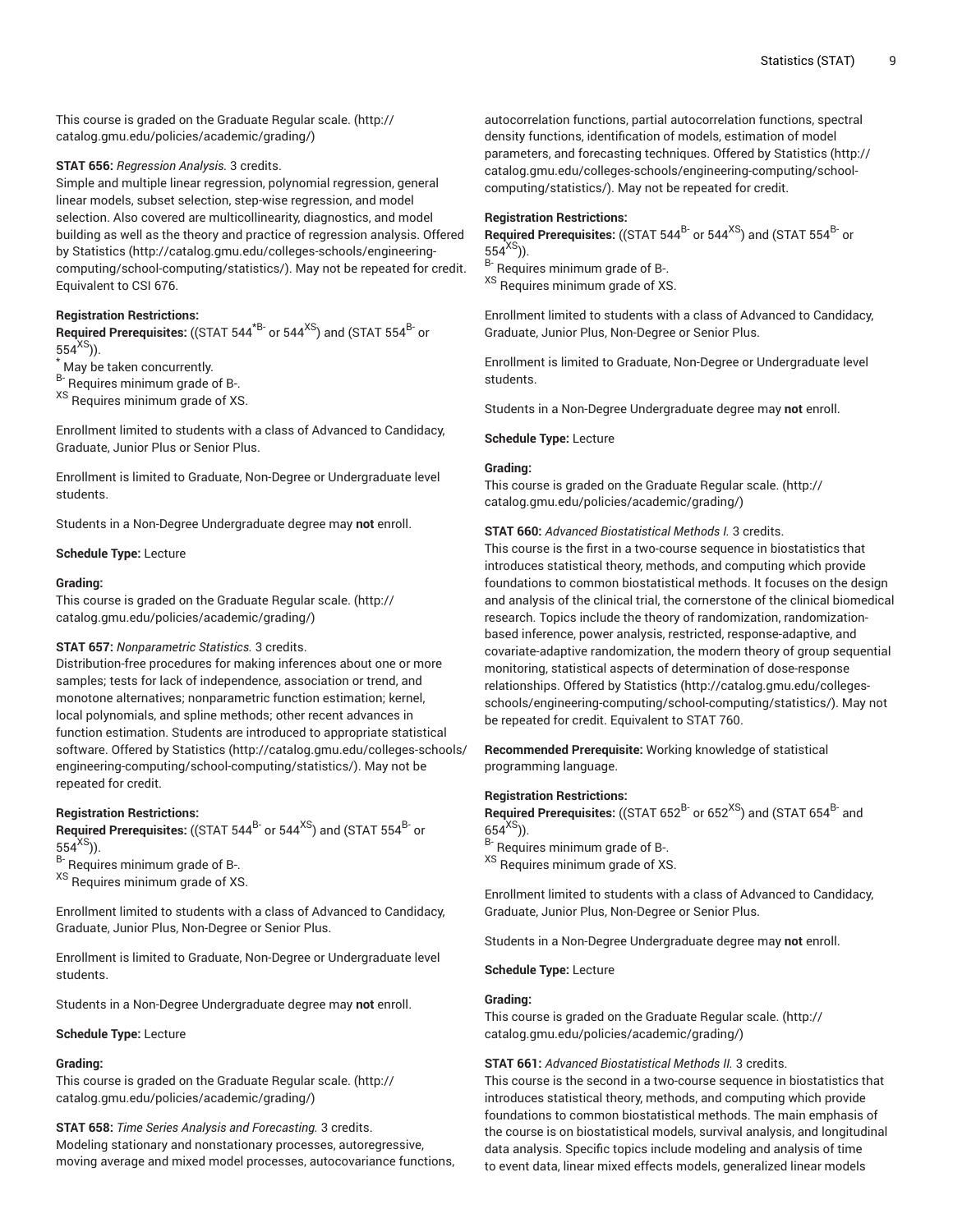for correlated data (including generalized estimating equations), and computational issues and methods for fitting models. Offered by [Statistics](http://catalog.gmu.edu/colleges-schools/engineering-computing/school-computing/statistics/) ([http://catalog.gmu.edu/colleges-schools/engineering](http://catalog.gmu.edu/colleges-schools/engineering-computing/school-computing/statistics/)[computing/school-computing/statistics/](http://catalog.gmu.edu/colleges-schools/engineering-computing/school-computing/statistics/)). May not be repeated for credit.

**Recommended Prerequisite:** Working knowledge of statistical programming language.

# **Registration Restrictions:**

 $\,$  Required Prerequisites: ((STAT 652 $^{\rm B}$  or 652 $^{\rm XS}$ ) and (STAT 654 $^{\rm B}$  or  $654<sup>XS</sup>)$ ).

B- Requires minimum grade of B-.

XS Requires minimum grade of XS.

Enrollment limited to students with a class of Advanced to Candidacy, Graduate, Junior Plus or Senior Plus.

Students in a Non-Degree Undergraduate degree may **not** enroll.

**Schedule Type:** Lecture

#### **Grading:**

This course is graded on the [Graduate Regular scale.](http://catalog.gmu.edu/policies/academic/grading/) [\(http://](http://catalog.gmu.edu/policies/academic/grading/) [catalog.gmu.edu/policies/academic/grading/\)](http://catalog.gmu.edu/policies/academic/grading/)

**STAT 662:** *Multivariate Analysis and Statistical Learning.* 3 credits. Classical and modern techniques of modeling, analyzing and mining multivariate data. Topics include multivariate normal theory, multivariate linear regression, principal components, classification, factor analysis, clustering, multidimensional scaling, EM algorithm, CART, modern predictive modeling and statistical learning methods. Applications to data analytics. Computer implementation via a statistical package is an integral part of the course. Offered by [Statistics](http://catalog.gmu.edu/colleges-schools/engineering-computing/school-computing/statistics/) ([http://catalog.gmu.edu/](http://catalog.gmu.edu/colleges-schools/engineering-computing/school-computing/statistics/) [colleges-schools/engineering-computing/school-computing/statistics/](http://catalog.gmu.edu/colleges-schools/engineering-computing/school-computing/statistics/)). May not be repeated for credit.

**Recommended Prerequisite:** Matrix algebra, and knowledge of a statistical package.

## **Registration Restrictions:**

 $\mathsf{\mathsf{Required\ Pre} regions}$  (STAT 544 $^{\mathsf{B}\text{-}}$  and (STAT 554 $^{\mathsf{B}\text{-}}$  or 535 $^{\mathsf{B}\text{-}}$ )). B- Requires minimum grade of B-.

Enrollment limited to students with a class of Advanced to Candidacy, Graduate, Junior Plus, Non-Degree or Senior Plus.

Enrollment is limited to Graduate, Non-Degree or Undergraduate level students.

Students in a Non-Degree Undergraduate degree may **not** enroll.

#### **Schedule Type:** Lecture

#### **Grading:**

This course is graded on the [Graduate Regular scale.](http://catalog.gmu.edu/policies/academic/grading/) [\(http://](http://catalog.gmu.edu/policies/academic/grading/) [catalog.gmu.edu/policies/academic/grading/\)](http://catalog.gmu.edu/policies/academic/grading/)

**STAT 663:** *Statistical Graphics and Data Exploration I.* 3 credits. Introduces statistical graphics that show distribution features and functional relationships in the presence of noise. Introduces cognitive research guidance for graphics design and reasoning. Stresses quantitative comparisons from multiple perspectives. Features new micromaps designs for spatial and temporal comparisons. Introduces R, the grammar of graphics, and dynamic graphics software. Offered

by [Statistics](http://catalog.gmu.edu/colleges-schools/engineering-computing/school-computing/statistics/) ([http://catalog.gmu.edu/colleges-schools/engineering](http://catalog.gmu.edu/colleges-schools/engineering-computing/school-computing/statistics/)[computing/school-computing/statistics/](http://catalog.gmu.edu/colleges-schools/engineering-computing/school-computing/statistics/)). May not be repeated for credit.

**Recommended Prerequisite:** A 300-level statistics course and a programming course, or permission of instructor.

#### **Registration Restrictions:**

Enrollment limited to students with a class of Advanced to Candidacy, Graduate, Junior Plus, Non-Degree or Senior Plus.

Enrollment is limited to Graduate, Non-Degree or Undergraduate level students.

Students in a Non-Degree Undergraduate degree may **not** enroll.

**Schedule Type:** Lecture

## **Grading:**

This course is graded on the [Graduate Regular scale.](http://catalog.gmu.edu/policies/academic/grading/) ([http://](http://catalog.gmu.edu/policies/academic/grading/) [catalog.gmu.edu/policies/academic/grading/](http://catalog.gmu.edu/policies/academic/grading/))

#### **STAT 665:** *Categorical Data Analysis.* 3 credits.

Analyzes cross-classified categorical data in two and higher dimensions. Topics include association tests and measures of association in two- and three-dimensional contingency tables, logistic regression, and log linear models. SAS is used extensively for data analysis. Offered by [Statistics](http://catalog.gmu.edu/colleges-schools/engineering-computing/school-computing/statistics/) [\(http://catalog.gmu.edu/colleges-schools/engineering-computing/](http://catalog.gmu.edu/colleges-schools/engineering-computing/school-computing/statistics/) [school-computing/statistics/](http://catalog.gmu.edu/colleges-schools/engineering-computing/school-computing/statistics/)). May not be repeated for credit.

**Recommended Prerequisite:** Working knowledge of SAS.

# **Registration Restrictions:**

**Required Prerequisites:** ((STAT 654<sup>B-</sup> or 654<sup>XS</sup>) and (STAT 544<sup>\*B-</sup> or  $544^{XS}$ )).

May be taken concurrently.

B- Requires minimum grade of B-.

<sup>XS</sup> Requires minimum grade of XS.

Enrollment limited to students with a class of Advanced to Candidacy, Graduate, Junior Plus, Non-Degree or Senior Plus.

Enrollment is limited to Graduate, Non-Degree or Undergraduate level students.

Students in a Non-Degree Undergraduate degree may **not** enroll.

#### **Schedule Type:** Lecture

# **Grading:**

This course is graded on the [Graduate Regular scale.](http://catalog.gmu.edu/policies/academic/grading/) ([http://](http://catalog.gmu.edu/policies/academic/grading/) [catalog.gmu.edu/policies/academic/grading/](http://catalog.gmu.edu/policies/academic/grading/))

# **STAT 668:** *Survival Analysis.* 3 credits.

Survival Analysis is a class of statistical methods for studying the occurrence and timing of events. In medical research, the events may be deaths, and the objective is to determine factors affecting survival times of patients following treatment, usually in the setting of clinical trials. Methods can also be applied to the social and natural sciences and engineering where they are known by other names (reliability, event history analysis). Concepts of censored data, time-dependent variables, and survivor and hazard functions are central. Nonparametric methods for comparing two or more groups of survival data are studied. The Cox regression model (proportional hazards model), Weibull model, and the accelerated failure time model are studied in detail. Concepts are applied to analysis of real data from major medical studies using SAS software. Offered by [Statistics \(http://catalog.gmu.edu/colleges-](http://catalog.gmu.edu/colleges-schools/engineering-computing/school-computing/statistics/)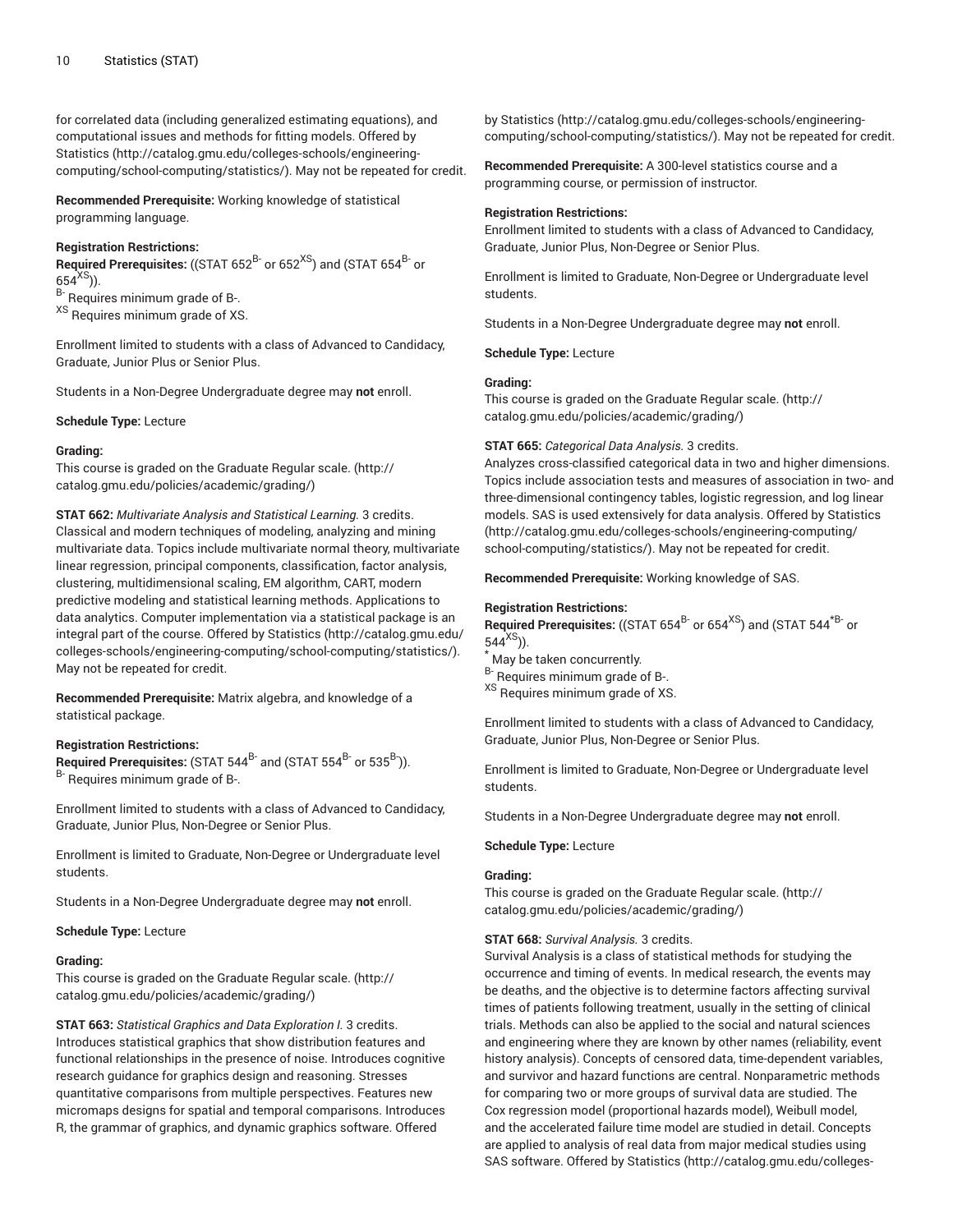[schools/engineering-computing/school-computing/statistics/\)](http://catalog.gmu.edu/colleges-schools/engineering-computing/school-computing/statistics/). May not be repeated for credit.

**Recommended Prerequisite:** Working knowledge of R and SAS.

# **Registration Restrictions:**

 $\bf{Required~Prerequires:}$  ((STAT 544 $\rm{^{B}~or}$  544 $\rm{^{XS}})$  and (STAT 554 $\rm{^{B}~or}$  $554^{XS}$ )).

 $\overline{B}$ - Requires minimum grade of B-.

XS Requires minimum grade of XS.

Enrollment limited to students with a class of Advanced to Candidacy, Graduate, Junior Plus, Non-Degree or Senior Plus.

Enrollment is limited to Graduate, Non-Degree or Undergraduate level students.

Students in a Non-Degree Undergraduate degree may **not** enroll.

**Schedule Type:** Lecture

# **Grading:**

This course is graded on the [Graduate Regular scale.](http://catalog.gmu.edu/policies/academic/grading/) [\(http://](http://catalog.gmu.edu/policies/academic/grading/) [catalog.gmu.edu/policies/academic/grading/\)](http://catalog.gmu.edu/policies/academic/grading/)

# **STAT 672:** *Statistical Learning and Data Analytics.* 3 credits.

The course focuses on statistical learning theory by introducing the statistical and optimization background essential for understanding statistical learning algorithms. Also discusses applications of statistical learning algorithms to the solution of important problems in many areas of science. Offered by [Statistics](http://catalog.gmu.edu/colleges-schools/engineering-computing/school-computing/statistics/) ([http://catalog.gmu.edu/colleges](http://catalog.gmu.edu/colleges-schools/engineering-computing/school-computing/statistics/)[schools/engineering-computing/school-computing/statistics/\)](http://catalog.gmu.edu/colleges-schools/engineering-computing/school-computing/statistics/). May not be repeated for credit.

# **Registration Restrictions:**

 $\bf{Required~Pre requires:}$  ((STAT 544 $\rm{^{B}~or}$  544 $\rm{^{XS}})$  and (STAT 554 $\rm{^{B}~or}$  $554^{XS}$ )).

 $B-$  Requires minimum grade of B-.

XS Requires minimum grade of XS.

Enrollment limited to students with a class of Advanced to Candidacy, Graduate, Junior Plus, Non-Degree or Senior Plus.

Enrollment is limited to Graduate, Non-Degree or Undergraduate level students.

Students in a Non-Degree Undergraduate degree may **not** enroll.

**Schedule Type:** Lecture

# **Grading:**

This course is graded on the [Graduate Regular scale.](http://catalog.gmu.edu/policies/academic/grading/) [\(http://](http://catalog.gmu.edu/policies/academic/grading/) [catalog.gmu.edu/policies/academic/grading/\)](http://catalog.gmu.edu/policies/academic/grading/)

# **STAT 674:** *Survey Sampling II.* 3 credits.

Continuation of STAT 574. Applications to case studies of actual surveys. Categorical data analysis, regression models, and domain estimation from complex sampling designs, introduction to variance estimation, weighting adjustments for nonresponse, and imputation. Offered by [Statistics](http://catalog.gmu.edu/colleges-schools/engineering-computing/school-computing/statistics/) ([http://catalog.gmu.edu/colleges-schools/engineering](http://catalog.gmu.edu/colleges-schools/engineering-computing/school-computing/statistics/)[computing/school-computing/statistics/](http://catalog.gmu.edu/colleges-schools/engineering-computing/school-computing/statistics/)). May not be repeated for credit.

# **Registration Restrictions:**

 $\,$  Required Prerequisites: (STAT 574 $^{\rm B}$  or 574 $^{\rm XS}$ ).

B- Requires minimum grade of B-.

XS Requires minimum grade of XS.

Enrollment limited to students with a class of Advanced to Candidacy, Graduate, Junior Plus, Non-Degree or Senior Plus.

Enrollment is limited to Graduate, Non-Degree or Undergraduate level students.

Students in a Non-Degree Undergraduate degree may **not** enroll.

# **Schedule Type:** Lecture

# **Grading:**

This course is graded on the [Graduate Regular scale.](http://catalog.gmu.edu/policies/academic/grading/) ([http://](http://catalog.gmu.edu/policies/academic/grading/) [catalog.gmu.edu/policies/academic/grading/](http://catalog.gmu.edu/policies/academic/grading/))

**STAT 676:** *Linear Models and Advanced Regression Modeling.* 3 credits. Presents a rigorous treatment of the theory of regression methodology and its applications. The course provides a geometric approach for univariate and multivariate regression models and covers maximum likelihood estimation, hypothesis tests, model selection, and regression diagnostics. Topics: matrix algebra for statisticians; Gauss-Markov theorem; inferences for linear models; theory of multiple regression and AOV; model assessment, selection and penalization; quantile regression and robust regression; random- and mixed-effects models. Offered by [Statistics](http://catalog.gmu.edu/colleges-schools/engineering-computing/school-computing/statistics/) ([http://catalog.gmu.edu/colleges-schools/engineering](http://catalog.gmu.edu/colleges-schools/engineering-computing/school-computing/statistics/)[computing/school-computing/statistics/](http://catalog.gmu.edu/colleges-schools/engineering-computing/school-computing/statistics/)). May not be repeated for credit.

**Recommended Prerequisite:** Working knowledge of a statistical programming language.

# **Registration Restrictions:**

 $\mathsf{Required}$  Prerequisites: (STAT 654 $^{\mathtt{B-}}$  or 654 $^{\mathtt{XS}}$ ). B-Requires minimum grade of B-. XS Requires minimum grade of XS.

Enrollment limited to students with a class of Advanced to Candidacy, Graduate, Junior Plus, Non-Degree or Senior Plus.

Students in a Non-Degree Undergraduate degree may **not** enroll.

**Schedule Type:** Lecture

# **Grading:**

This course is graded on the [Graduate Regular scale.](http://catalog.gmu.edu/policies/academic/grading/) ([http://](http://catalog.gmu.edu/policies/academic/grading/) [catalog.gmu.edu/policies/academic/grading/](http://catalog.gmu.edu/policies/academic/grading/))

# **STAT 689:** *Topics in Statistics.* 1-3 credits.

Special topics of interest to graduate students in statistics. Notes: May be repeated for credit when topic is different. Offered by [Statistics](http://catalog.gmu.edu/colleges-schools/engineering-computing/school-computing/statistics/) [\(http://catalog.gmu.edu/colleges-schools/engineering-computing/](http://catalog.gmu.edu/colleges-schools/engineering-computing/school-computing/statistics/) [school-computing/statistics/](http://catalog.gmu.edu/colleges-schools/engineering-computing/school-computing/statistics/)). May be repeated within the degree for a maximum 6 credits.

**Specialized Designation:** Topic Varies

**Recommended Prerequisite:** Permission of instructor; specific prerequisites vary with the nature of the topic.

# **Registration Restrictions:**

Enrollment limited to students with a class of Advanced to Candidacy, Graduate, Junior Plus, Non-Degree or Senior Plus.

Enrollment is limited to Graduate, Non-Degree or Undergraduate level students.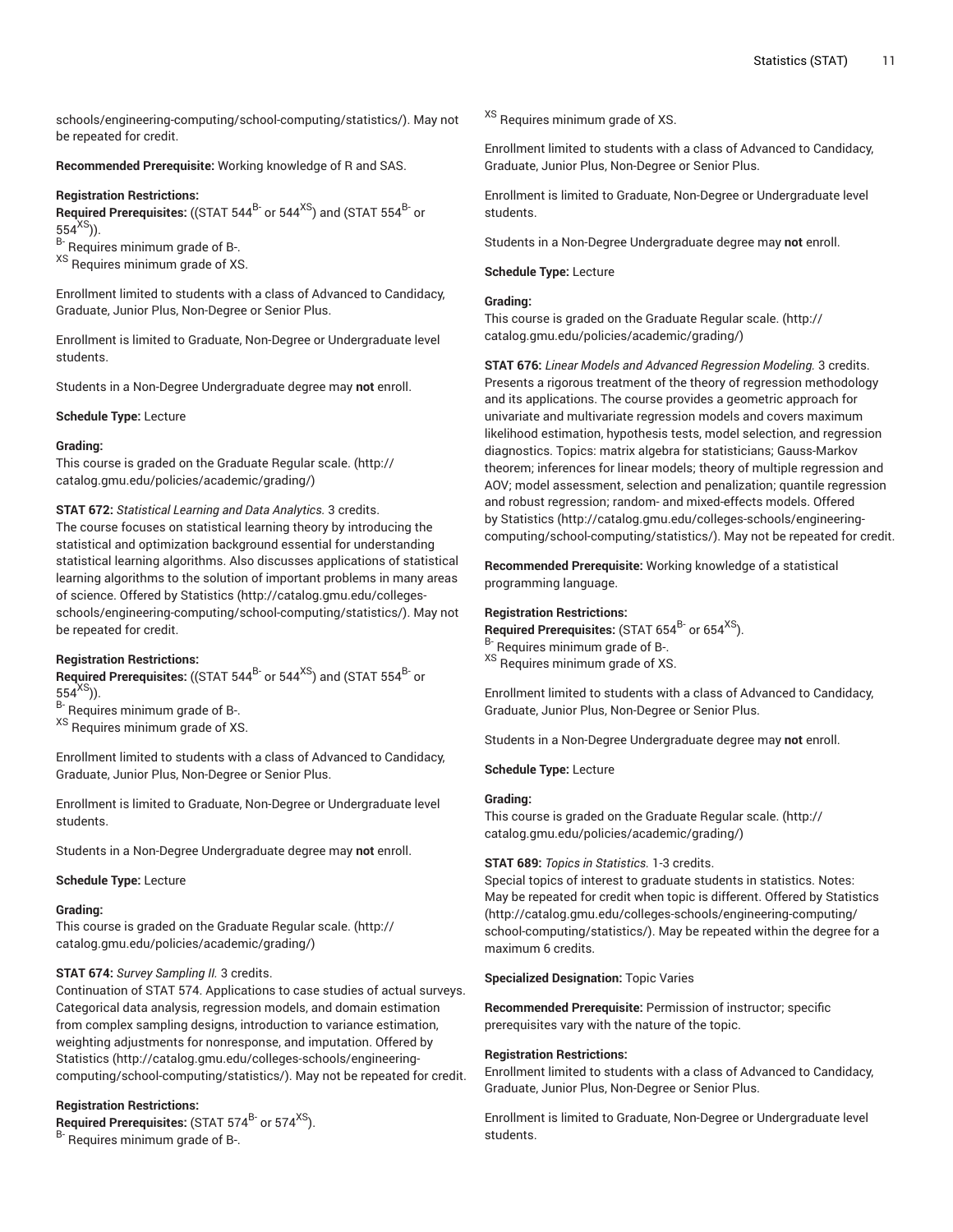Students in a Non-Degree Undergraduate degree may **not** enroll.

# **Schedule Type:** Lecture

# **Grading:**

This course is graded on the [Graduate Regular scale.](http://catalog.gmu.edu/policies/academic/grading/) [\(http://](http://catalog.gmu.edu/policies/academic/grading/) [catalog.gmu.edu/policies/academic/grading/\)](http://catalog.gmu.edu/policies/academic/grading/)

# **700 Level Courses**

**STAT 742:** *Optimization for Statistical Modeling.* 3 credits.

Discusses standard classes of mathematical optimization problems and how these classes arise in statistical model fitting. Both constrained and unconstrained optimization problems are studied in detail, with an emphasis on convex problems. Specific examples are: sparsity and shape-constrained estimation, EM algorithms for mixture models, linear programming for quantile regression, semidefinite programming for sparse PCA and Gaussian graphical models. The treatment is complemented by the implementation of suitable algorithms for the solution of the above problems, including gradient descent and proximal methods, Newton and Quasi-Newton methods, interior point methods, alternating direction methods of multipliers, and MM algorithms. Offered by [Statistics \(http://catalog.gmu.edu/colleges-schools/engineering](http://catalog.gmu.edu/colleges-schools/engineering-computing/school-computing/statistics/)[computing/school-computing/statistics/](http://catalog.gmu.edu/colleges-schools/engineering-computing/school-computing/statistics/)). May not be repeated for credit.

**Recommended Prerequisite:** Multivariate calculus and linear algebra.

# **Registration Restrictions:**

 $\,$  Required Prerequisites: (STAT 654 $^{\rm B}$ , 654 $^{\rm X S}$ , 672 $^{\rm B}$  or 672 $^{\rm X S}$ ). B- Requires minimum grade of B-. XS Requires minimum grade of XS.

Enrollment limited to students with a class of Advanced to Candidacy, Graduate or Non-Degree.

Students in a Non-Degree Undergraduate degree may **not** enroll.

# **Schedule Type:** Lecture

# **Grading:**

This course is graded on the [Graduate Regular scale.](http://catalog.gmu.edu/policies/academic/grading/) [\(http://](http://catalog.gmu.edu/policies/academic/grading/) [catalog.gmu.edu/policies/academic/grading/\)](http://catalog.gmu.edu/policies/academic/grading/)

# **STAT 758:** *Advanced Time Series Analysis.* 3 credits.

Mathematical modeling and methods for model identification and forecasting of nonstationary and seasonal time series data (ARIMA models), multivariate time series, and state-space models. Offered by [Statistics \(http://catalog.gmu.edu/colleges-schools/engineering](http://catalog.gmu.edu/colleges-schools/engineering-computing/school-computing/statistics/)[computing/school-computing/statistics/](http://catalog.gmu.edu/colleges-schools/engineering-computing/school-computing/statistics/)). May not be repeated for credit.

# **Registration Restrictions:**

 $\mathsf{Required}$  <code>Prerequisites:</code> (STAT 658 $^\mathsf{B\text{-}}$  or 658 $^\mathsf{XS}$ ). <sup>B-</sup> Requires minimum grade of B-.

<sup>XS</sup> Requires minimum grade of XS.

Enrollment is limited to Graduate or Non-Degree level students.

Students in a Non-Degree Undergraduate degree may **not** enroll.

# **Schedule Type:** Lecture

# **Grading:**

This course is graded on the [Graduate Regular scale.](http://catalog.gmu.edu/policies/academic/grading/) [\(http://](http://catalog.gmu.edu/policies/academic/grading/) [catalog.gmu.edu/policies/academic/grading/\)](http://catalog.gmu.edu/policies/academic/grading/)

# **STAT 760:** *Advanced Biostatistical Methods.* 3 credits.

Advanced statistical methods in the drug development process. Provides the theoretical statistical basis for the design and analysis of pharmaceutical clinical trials. Topics include the theory of randomization, randomization-based inference, restricted, response-adaptive, and covariate-adaptive randomization, the modern theory of group sequential monitoring, statistical aspects of determination of dose-response relationships. Offered by [Statistics](http://catalog.gmu.edu/colleges-schools/engineering-computing/school-computing/statistics/) [\(http://catalog.gmu.edu/colleges](http://catalog.gmu.edu/colleges-schools/engineering-computing/school-computing/statistics/)[schools/engineering-computing/school-computing/statistics/](http://catalog.gmu.edu/colleges-schools/engineering-computing/school-computing/statistics/)). May not be repeated for credit.

**Recommended Prerequisite:** Working knowledge of statistical programming language.

# **Registration Restrictions:**

 $\,$  Required Prerequisites: ((STAT 652 $^{\rm B}$  or 652 $^{\rm XS}$ ) and (STAT 654 $^{\rm B}$  or  $654<sup>XS</sup>)$ ).

B- Requires minimum grade of B-.

XS Requires minimum grade of XS.

Enrollment is limited to Graduate or Non-Degree level students.

Students in a Non-Degree Undergraduate degree may **not** enroll.

**Schedule Type:** Lecture

# **Grading:**

This course is graded on the [Graduate Regular scale.](http://catalog.gmu.edu/policies/academic/grading/) ([http://](http://catalog.gmu.edu/policies/academic/grading/) [catalog.gmu.edu/policies/academic/grading/](http://catalog.gmu.edu/policies/academic/grading/))

**STAT 763:** *Statistical Graphics and Data Exploration II.* 3 credits. Addresses data set size and human comprehension challenges. Introduces case and variable reduction methods, and overview production. Incorporates cognitive science guidance. Utilizes data mining models and visual analytic algorithms to find patterns and prioritize graphics. Addresses applications from both information and scientific visualization. Tracks advances in web graphics including citizen science projects harnessing the visual power of thousands of people. Offered by [Statistics](http://catalog.gmu.edu/colleges-schools/engineering-computing/school-computing/statistics/) ([http://catalog.gmu.edu/colleges-schools/engineering](http://catalog.gmu.edu/colleges-schools/engineering-computing/school-computing/statistics/)[computing/school-computing/statistics/](http://catalog.gmu.edu/colleges-schools/engineering-computing/school-computing/statistics/)). May not be repeated for credit.

# **Registration Restrictions:**

 $\,$  Required Prerequisites: (STAT 663 $^{\rm B}$ , 663 $^{\rm X S}$ , 515 $^{\rm B}$  or 515 $^{\rm X S}$ ). B- Requires minimum grade of B-.

<sup>XS</sup> Requires minimum grade of XS.

Enrollment is limited to Graduate or Non-Degree level students.

Students in a Non-Degree Undergraduate degree may **not** enroll.

**Schedule Type:** Lecture

# **Grading:**

This course is graded on the [Graduate Regular scale.](http://catalog.gmu.edu/policies/academic/grading/) ([http://](http://catalog.gmu.edu/policies/academic/grading/) [catalog.gmu.edu/policies/academic/grading/](http://catalog.gmu.edu/policies/academic/grading/))

# **STAT 771:** *Spatial Data Analysis.* 3 credits.

Presents analysis techniques for spatially-indexed or spatiallycorrelated data that arise in many areas of science, including medicine, transportation, and atmospheric sciences. Focus is on data analysis rather than theory, though theory will necessarily be covered. Topics include analysis of point patterns, trend and surface estimation, and spatial regression. Offered by [Statistics \(http://catalog.gmu.edu/](http://catalog.gmu.edu/colleges-schools/engineering-computing/school-computing/statistics/) [colleges-schools/engineering-computing/school-computing/statistics/\)](http://catalog.gmu.edu/colleges-schools/engineering-computing/school-computing/statistics/). May not be repeated for credit.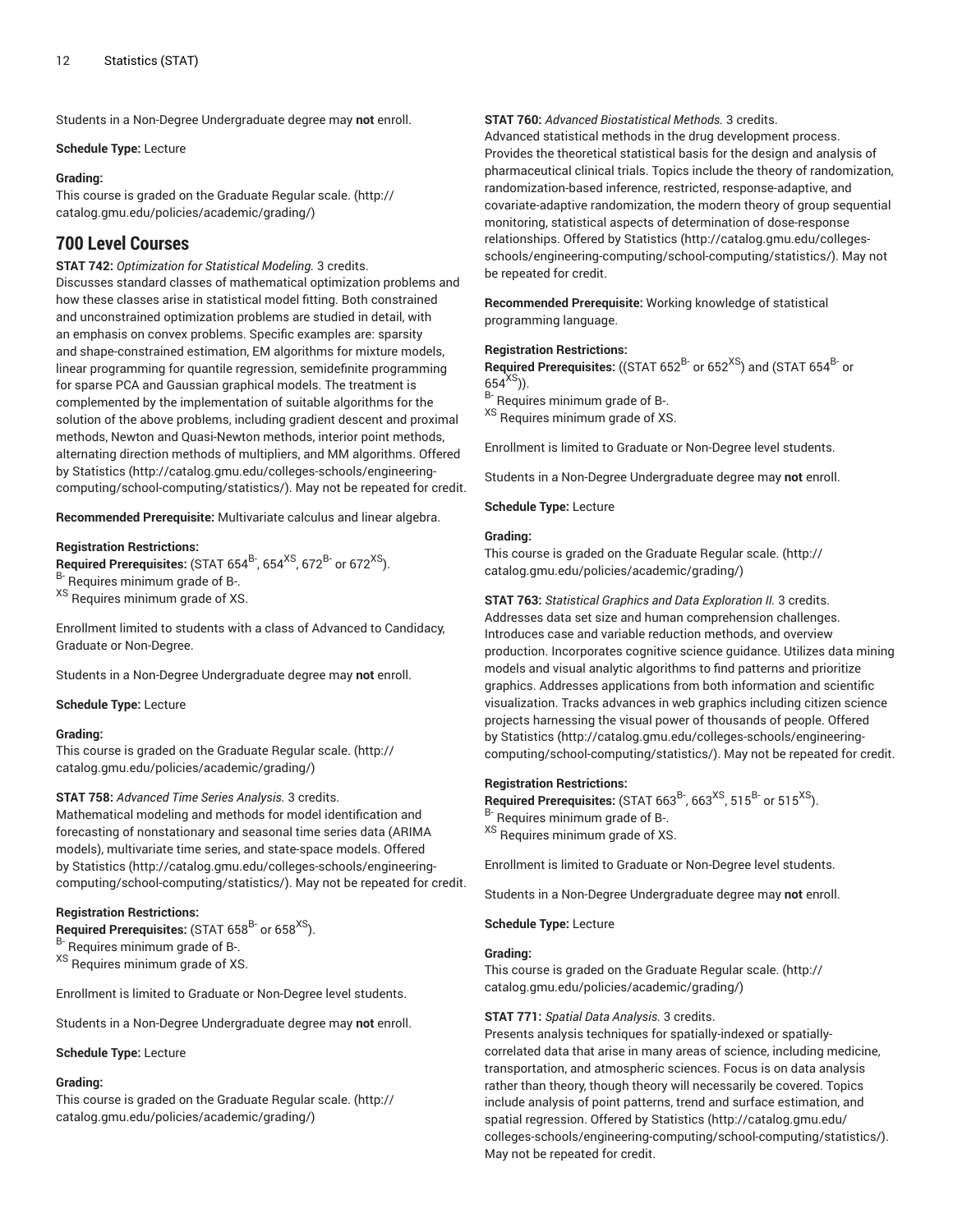**Recommended Prerequisite:** Working knowledge of R and SAS.

# **Registration Restrictions:**

 $\,$  Required Prerequisites: ((STAT 652 $^{\rm B}$  or 652 $^{\rm XS}$ ) and (STAT 654 $^{\rm B}$  or  $654^{XS}$ )).

B- Requires minimum grade of B-.

XS Requires minimum grade of XS.

Enrollment is limited to Graduate or Non-Degree level students.

Students in a Non-Degree Undergraduate degree may **not** enroll.

# **Schedule Type:** Lecture

# **Grading:**

This course is graded on the [Graduate Regular scale.](http://catalog.gmu.edu/policies/academic/grading/) [\(http://](http://catalog.gmu.edu/policies/academic/grading/) [catalog.gmu.edu/policies/academic/grading/\)](http://catalog.gmu.edu/policies/academic/grading/)

**STAT 773:** *Statistical Methods for Longitudinal Data Analysis.* 3 credits. Presents modern statistical approaches to the analysis of longitudinal data, i.e., data collected repeatedly on experimental units over time (or other conditions). Topics include linear mixed effects models, generalized linear models for correlated data (including generalized estimating equations), and computational issues and methods for fitting models. Offered by [Statistics](http://catalog.gmu.edu/colleges-schools/engineering-computing/school-computing/statistics/) ([http://catalog.gmu.edu/colleges-schools/](http://catalog.gmu.edu/colleges-schools/engineering-computing/school-computing/statistics/) [engineering-computing/school-computing/statistics/](http://catalog.gmu.edu/colleges-schools/engineering-computing/school-computing/statistics/)). May not be repeated for credit.

**Recommended Prerequisite:** Working knowledge of SAS.

#### **Registration Restrictions:**

 $\,$  Required Prerequisites: ((STAT 652 $^{\rm B}$  or 652 $^{\rm XS}$ ) and (STAT 654 $^{\rm B}$  or  $654<sup>XS</sup>)$ ).

B- Requires minimum grade of B-.

XS Requires minimum grade of XS.

Enrollment is limited to Graduate or Non-Degree level students.

Students in a Non-Degree Undergraduate degree may **not** enroll.

# **Schedule Type:** Lecture

#### **Grading:**

This course is graded on the [Graduate Regular scale.](http://catalog.gmu.edu/policies/academic/grading/) [\(http://](http://catalog.gmu.edu/policies/academic/grading/) [catalog.gmu.edu/policies/academic/grading/\)](http://catalog.gmu.edu/policies/academic/grading/)

## **STAT 778:** *Statistical Computing.* 3 credits.

Introduces modern and basic elements of statistical computing. Topics include: data wrangling, numerical computation for statisticians, seminumerical computation (simulation methodology and algorithms), graphical computation, and special topics in resampling, Bayesian calculations, mixtures, EM algorithms, parallel processing, and some modern data analytics (time permitting). Some complex programming problems related to statistical modeling and inference are studied. R and its interfaces with other programming languages will be used. (Other types of programming languages are allowed with the permission of instructor). Offered by [Statistics](http://catalog.gmu.edu/colleges-schools/engineering-computing/school-computing/statistics/) ([http://catalog.gmu.edu/colleges](http://catalog.gmu.edu/colleges-schools/engineering-computing/school-computing/statistics/)[schools/engineering-computing/school-computing/statistics/\)](http://catalog.gmu.edu/colleges-schools/engineering-computing/school-computing/statistics/). May not be repeated for credit.

# **Registration Restrictions:**

**Required Prerequisites:** (STAT 652<sup>B-</sup>, 652<sup>XS</sup>, CSI 672<sup>B-</sup> or 672<sup>XS</sup>). B- Requires minimum grade of B-.

XS Requires minimum grade of XS.

Enrollment is limited to Graduate or Non-Degree level students.

Students in a Non-Degree Undergraduate degree may **not** enroll.

**Schedule Type:** Lecture

## **Grading:**

This course is graded on the [Graduate Regular scale.](http://catalog.gmu.edu/policies/academic/grading/) ([http://](http://catalog.gmu.edu/policies/academic/grading/) [catalog.gmu.edu/policies/academic/grading/](http://catalog.gmu.edu/policies/academic/grading/))

**STAT 796:** *Independent Studies/Directed Readings.* 1-3 credits. Reading and research on a specific topic in statistics under guidance of graduate faculty member. Offered by [Statistics \(http://catalog.gmu.edu/](http://catalog.gmu.edu/colleges-schools/engineering-computing/school-computing/statistics/) [colleges-schools/engineering-computing/school-computing/statistics/\)](http://catalog.gmu.edu/colleges-schools/engineering-computing/school-computing/statistics/). May not be repeated for credit.

**Recommended Prerequisite:** Permission of instructor and department's graduate coordinator.

#### **Registration Restrictions:**

Enrollment is limited to Graduate, Non-Degree or Washington Consortium level students.

Students in a Non-Degree Undergraduate degree may **not** enroll.

**Schedule Type:** Independent Study

# **Grading:**

This course is graded on the [Graduate Regular scale.](http://catalog.gmu.edu/policies/academic/grading/) ([http://](http://catalog.gmu.edu/policies/academic/grading/) [catalog.gmu.edu/policies/academic/grading/](http://catalog.gmu.edu/policies/academic/grading/))

## **STAT 798:** *Master's Research Project.* 3 credits.

Project chosen and completed under guidance of graduate faculty member that results in acceptable technical report. Offered by [Statistics](http://catalog.gmu.edu/colleges-schools/engineering-computing/school-computing/statistics/) [\(http://catalog.gmu.edu/colleges-schools/engineering-computing/](http://catalog.gmu.edu/colleges-schools/engineering-computing/school-computing/statistics/) [school-computing/statistics/](http://catalog.gmu.edu/colleges-schools/engineering-computing/school-computing/statistics/)). May not be repeated for credit.

**Recommended Prerequisite:** 9 graduate credits, and permission of instructor.

# **Registration Restrictions:**

Enrollment is limited to Graduate or Non-Degree level students.

Students in a Non-Degree Undergraduate degree may **not** enroll.

#### **Schedule Type:** Thesis

# **Grading:**

This course is graded on the [Graduate Special scale. \(http://](http://catalog.gmu.edu/policies/academic/grading/) [catalog.gmu.edu/policies/academic/grading/](http://catalog.gmu.edu/policies/academic/grading/))

# **STAT 799:** *Master's Thesis.* 1-6 credits.

Project chosen and completed under guidance of graduate faculty member that results in acceptable technical report and oral defense. Offered by [Statistics \(http://catalog.gmu.edu/colleges-schools/](http://catalog.gmu.edu/colleges-schools/engineering-computing/school-computing/statistics/) [engineering-computing/school-computing/statistics/\)](http://catalog.gmu.edu/colleges-schools/engineering-computing/school-computing/statistics/). May be repeated within the degree for a maximum 6 credits.

**Recommended Prerequisite:** 9 graduate credits, and permission of instructor.

# **Registration Restrictions:**

Enrollment is limited to Graduate or Non-Degree level students.

Students in a Non-Degree Undergraduate degree may **not** enroll.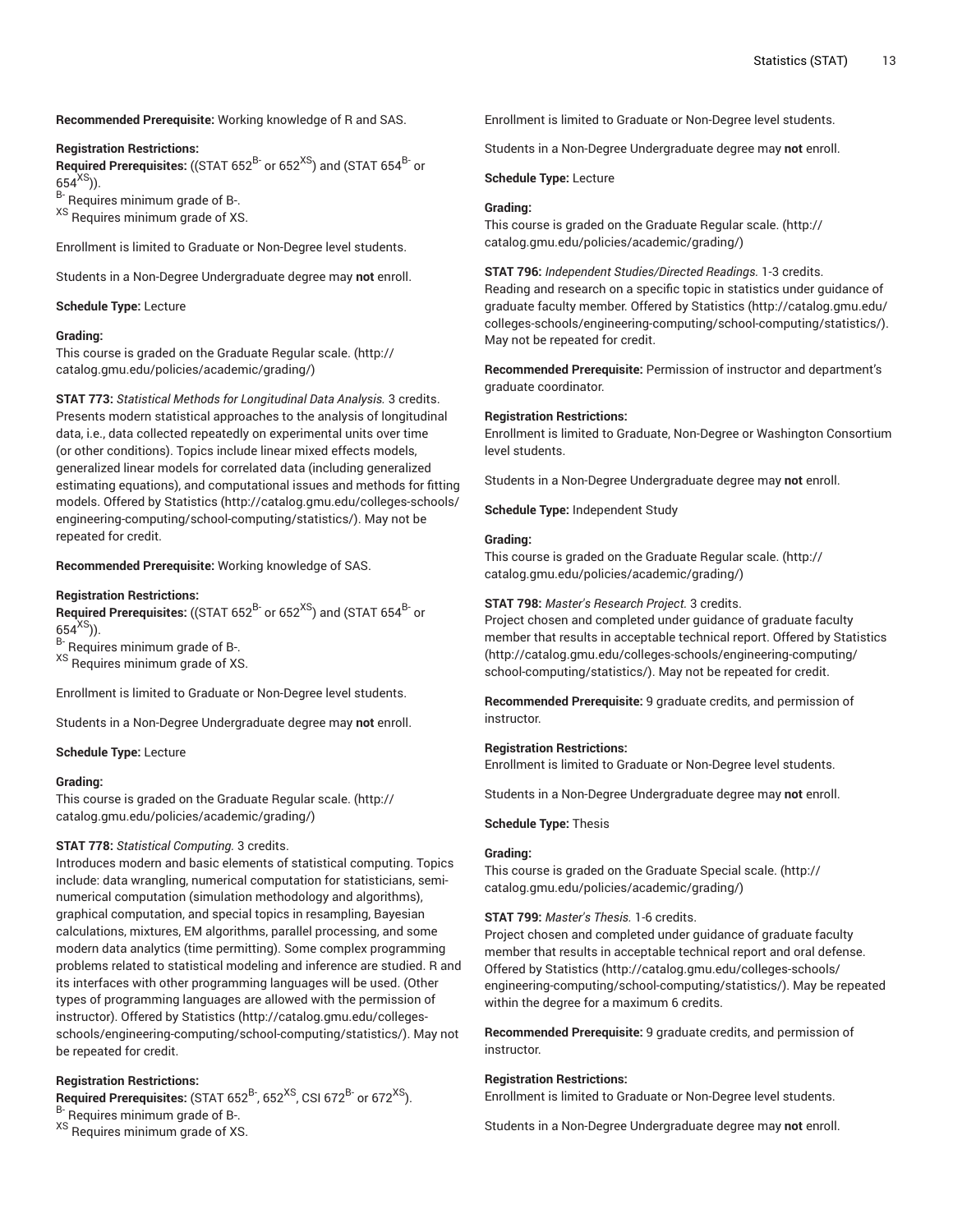# **Schedule Type:** Thesis

## **Grading:**

This course is graded on the [Satisfactory/No](http://catalog.gmu.edu/policies/academic/grading/) Credit scale. ([http://](http://catalog.gmu.edu/policies/academic/grading/) [catalog.gmu.edu/policies/academic/grading/\)](http://catalog.gmu.edu/policies/academic/grading/)

# **800 Level Courses**

# **STAT 889:** *Advanced Topics in Statistics.* 3 credits.

Advanced topics not occurring in regular sequence. Offered by [Statistics](http://catalog.gmu.edu/colleges-schools/engineering-computing/school-computing/statistics/) ([http://catalog.gmu.edu/colleges-schools/engineering-computing/](http://catalog.gmu.edu/colleges-schools/engineering-computing/school-computing/statistics/) [school-computing/statistics/](http://catalog.gmu.edu/colleges-schools/engineering-computing/school-computing/statistics/)). May be repeated within the degree for a maximum 12 credits.

# **Specialized Designation:** Topic Varies

**Recommended Prerequisite:** Doctoral standing and permission of instructor.

#### **Registration Restrictions:**

Enrollment is limited to Graduate level students.

# **Schedule Type:** Lecture

#### **Grading:**

This course is graded on the [Graduate Regular scale.](http://catalog.gmu.edu/policies/academic/grading/) [\(http://](http://catalog.gmu.edu/policies/academic/grading/) [catalog.gmu.edu/policies/academic/grading/\)](http://catalog.gmu.edu/policies/academic/grading/)

# **STAT 896:** *Advanced Directed Reading.* 3 credits.

Individualized study with a graduate faculty member in the Department of Statistics. Syllabus and grading criteria must be preapproved by the PhD in Statistical Science Program Director. Offered by [Statistics \(http://](http://catalog.gmu.edu/colleges-schools/engineering-computing/school-computing/statistics/) [catalog.gmu.edu/colleges-schools/engineering-computing/school](http://catalog.gmu.edu/colleges-schools/engineering-computing/school-computing/statistics/)[computing/statistics/\)](http://catalog.gmu.edu/colleges-schools/engineering-computing/school-computing/statistics/). May not be repeated for credit.

# **Registration Restrictions:**

Enrollment is limited to students with a major in Statistical Science.

Enrollment limited to students in the EC-PHD-STAT program.

Enrollment is limited to Graduate level students.

Enrollment limited to students in a Doctor of Philosophy degree.

**Schedule Type:** Independent Study

# **Grading:**

This course is graded on the [Graduate Regular scale.](http://catalog.gmu.edu/policies/academic/grading/) [\(http://](http://catalog.gmu.edu/policies/academic/grading/) [catalog.gmu.edu/policies/academic/grading/\)](http://catalog.gmu.edu/policies/academic/grading/)

# **900 Level Courses**

**STAT 971:** *Probability Theory.* 3 credits.

A rigorous measure-theoretic treatment of probability. Includes expectation, distributions, laws of large numbers and central limit theorems for independent random variables, characteristic function methods, conditional expectations, martingales, strong and weak convergence, and Markov chains. Offered by [Statistics](http://catalog.gmu.edu/colleges-schools/engineering-computing/school-computing/statistics/) ([http://](http://catalog.gmu.edu/colleges-schools/engineering-computing/school-computing/statistics/) [catalog.gmu.edu/colleges-schools/engineering-computing/school](http://catalog.gmu.edu/colleges-schools/engineering-computing/school-computing/statistics/)[computing/statistics/\)](http://catalog.gmu.edu/colleges-schools/engineering-computing/school-computing/statistics/). May not be repeated for credit.

# **Registration Restrictions:**

Required Prerequisites: STAT 544<sup>B</sup> and (MATH 315<sup>B</sup> or 315<sup>XS</sup>).

<sup>B</sup> Requires minimum grade of B.

<sup>XS</sup> Requires minimum grade of XS.

Enrollment is limited to Graduate level students.

# **Schedule Type:** Lecture

#### **Grading:**

This course is graded on the [Graduate Regular scale.](http://catalog.gmu.edu/policies/academic/grading/) ([http://](http://catalog.gmu.edu/policies/academic/grading/) [catalog.gmu.edu/policies/academic/grading/](http://catalog.gmu.edu/policies/academic/grading/))

# **STAT 972:** *Mathematical Statistics I.* 3 credits.

Focuses on theory of estimation. Includes method of moments, least squares, maximum likelihood, and maximum entropy methods. Details methods of minimum variance unbiased estimation. Topics include sufficiency and completeness of statistics, Fisher information, Cramer-Rao bounds, Bhattacharyya bounds, asymptotic consistency and distributions, statistical decision theory, minimax and Bayesian decision rules, and applications to engineering and scientific problems. Offered by [Statistics](http://catalog.gmu.edu/colleges-schools/engineering-computing/school-computing/statistics/) ([http://catalog.gmu.edu/colleges-schools/engineering](http://catalog.gmu.edu/colleges-schools/engineering-computing/school-computing/statistics/)[computing/school-computing/statistics/](http://catalog.gmu.edu/colleges-schools/engineering-computing/school-computing/statistics/)). May not be repeated for credit.

#### **Registration Restrictions:**

**Required Prerequisites:** ((STAT 652<sup>B-</sup>, 652<sup>XS</sup>, CSI 672<sup>B-</sup> or 672<sup>XS</sup>) and (CSI 876<sup>\*B-</sup>, 876<sup>XS</sup>, STAT 971<sup>\*B-</sup>, 971<sup>XS</sup>, CSI 971<sup>\*B-</sup> or 971<sup>XS</sup>)).

May be taken concurrently. B- Requires minimum grade of B-.

XS Requires minimum grade of XS.

Enrollment is limited to Graduate level students.

**Schedule Type:** Lecture

# **Grading:**

This course is graded on the [Graduate Regular scale.](http://catalog.gmu.edu/policies/academic/grading/) ([http://](http://catalog.gmu.edu/policies/academic/grading/) [catalog.gmu.edu/policies/academic/grading/](http://catalog.gmu.edu/policies/academic/grading/))

# **STAT 973:** *Mathematical Statistics II.* 3 credits.

Continuation of STAT 972/CSI 972. Concentrates on theory of hypothesis testing. Topics include characterizing decision process, simple versus simple hypothesis tests, Neyman-Pearson Lemma, uniformly most powerful tests, unbiasedness and invariance of tests, and randomized and sequential tests. Applications of testing principles made to situations in normal distribution family and other families of distributions. Offered by [Statistics \(http://catalog.gmu.edu/colleges-schools/](http://catalog.gmu.edu/colleges-schools/engineering-computing/school-computing/statistics/) [engineering-computing/school-computing/statistics/\)](http://catalog.gmu.edu/colleges-schools/engineering-computing/school-computing/statistics/). May not be repeated for credit.

#### **Registration Restrictions:**

Required Prerequisites: (STAT 972<sup>B-</sup>, 972<sup>XS</sup>, CSI 972<sup>B-</sup> or 972<sup>XS</sup>). B- Requires minimum grade of B-.

XS Requires minimum grade of XS.

Enrollment is limited to Graduate level students.

**Schedule Type:** Lecture

## **Grading:**

This course is graded on the [Graduate Regular scale.](http://catalog.gmu.edu/policies/academic/grading/) ([http://](http://catalog.gmu.edu/policies/academic/grading/) [catalog.gmu.edu/policies/academic/grading/](http://catalog.gmu.edu/policies/academic/grading/))

#### **STAT 990:** *Dissertation Topic Presentation.* 1 credit.

Students put together a professional presentation of a research proposal and present it for critique to fellow students and interested faculty. Notes: May be repeated with change of research topic, but credit towards doctoral degree is given once. Offered by [Statistics](http://catalog.gmu.edu/colleges-schools/engineering-computing/school-computing/statistics/) ([http://](http://catalog.gmu.edu/colleges-schools/engineering-computing/school-computing/statistics/) [catalog.gmu.edu/colleges-schools/engineering-computing/school](http://catalog.gmu.edu/colleges-schools/engineering-computing/school-computing/statistics/)[computing/statistics/](http://catalog.gmu.edu/colleges-schools/engineering-computing/school-computing/statistics/)). May not be repeated for credit. Equivalent to CEIE 990, CS 990, IT 990.